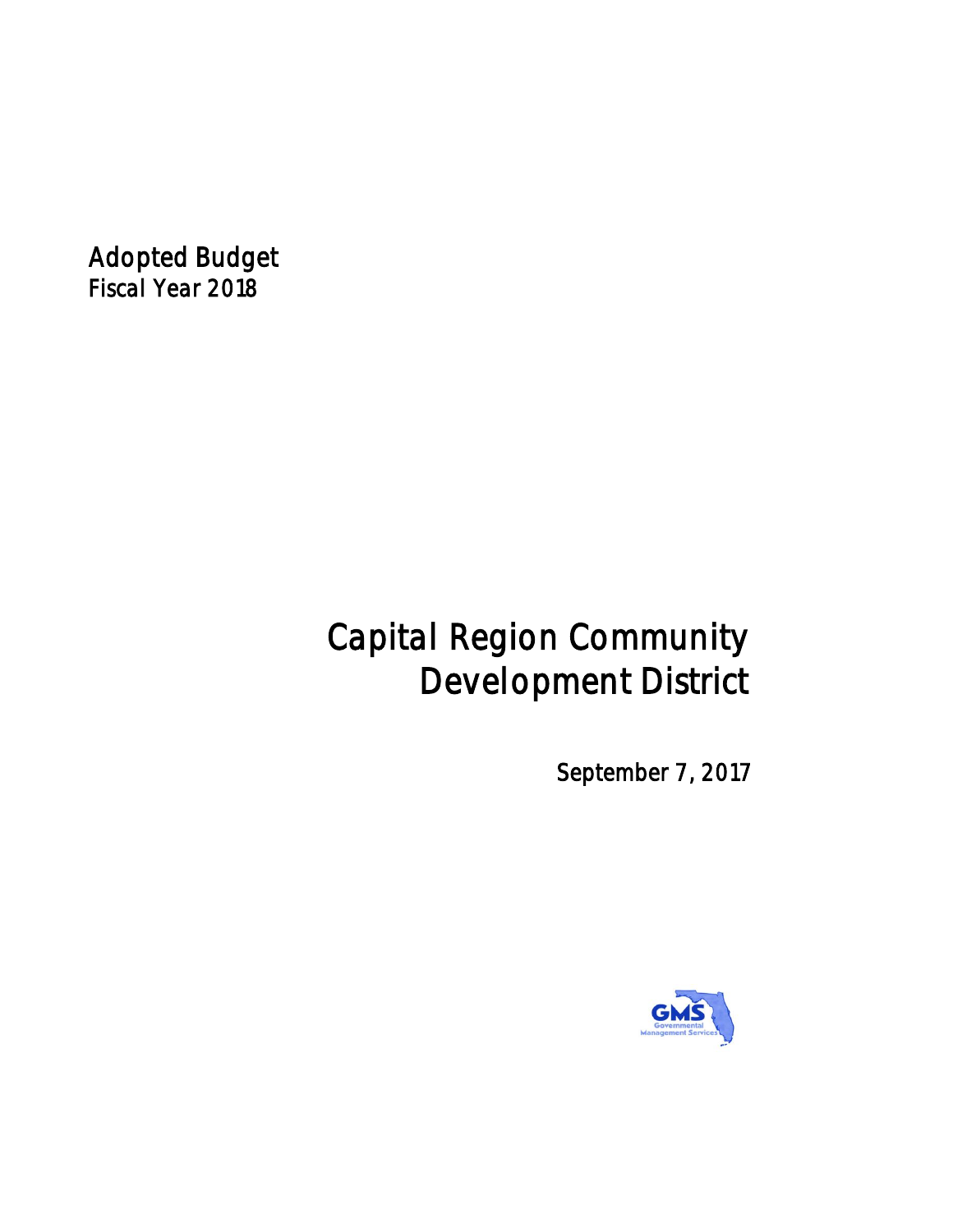## *Capital Region Community Development District*

## *TABLE OF CONTENTS*

| General Fund                        |              |
|-------------------------------------|--------------|
| Budget                              | Page 1 - 2   |
| Per Unit Assessment - Schedule      | Page 3       |
| Narrative                           | Page 4 - 8   |
| <u>Capital Reserve Fund</u>         |              |
| <b>Budget</b>                       | Page 9       |
| <u>Debt Service Fund</u>            |              |
| Series 2008                         |              |
| Budget                              | Page 10      |
| <b>Amortization Schedule - 2008</b> | Page 11      |
| Series 2011A1/A2                    |              |
| Budget                              | Page 12      |
| Amortization Schedule - 2011A1/A2   | Page 13 - 14 |
| Series 2013A                        |              |
| Budget                              | Page 15      |
| Amortization Schedule - 2013A       | Page 16      |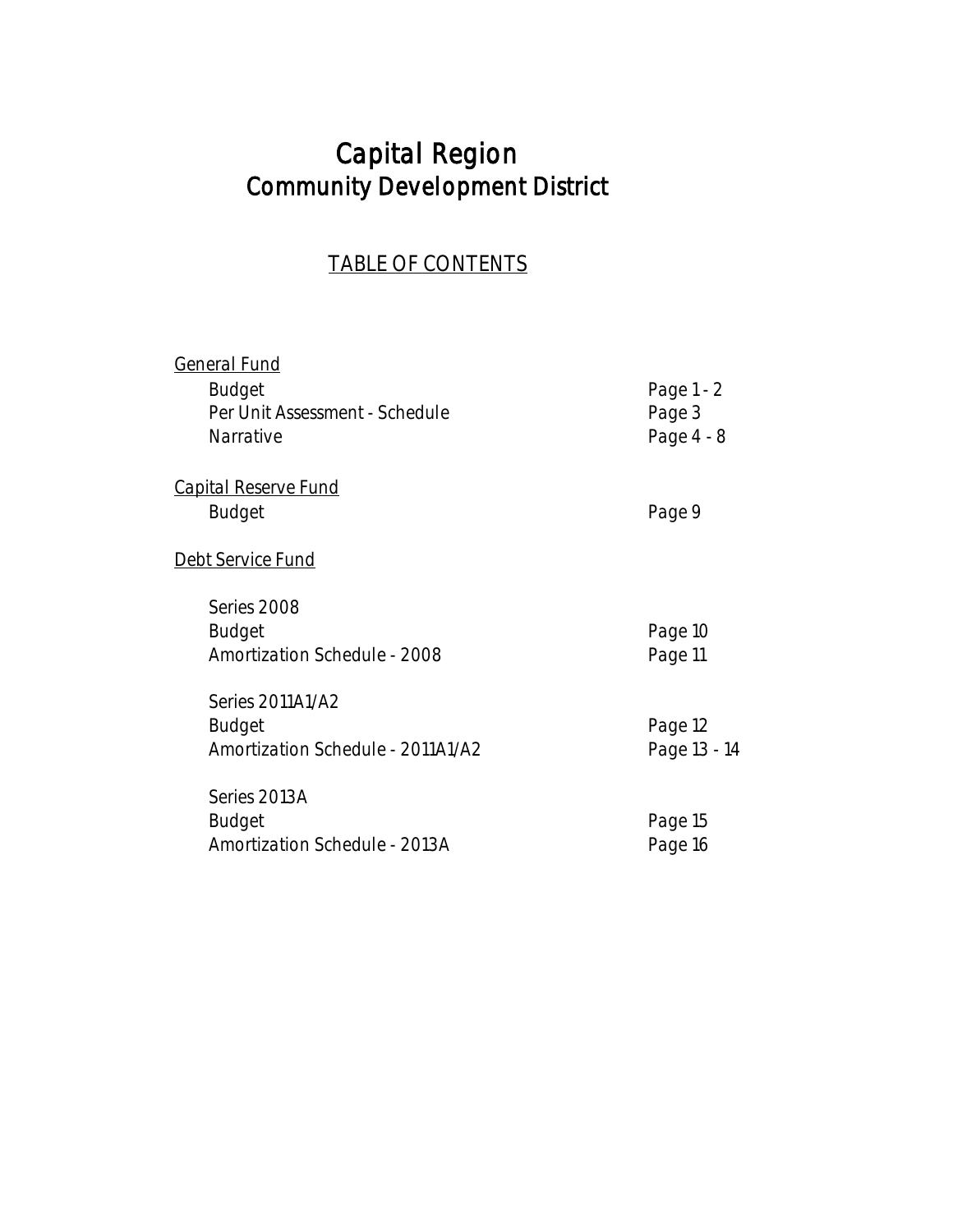| <b>Community Development District</b>                |                          |                  |                   |                     | General Fund             |
|------------------------------------------------------|--------------------------|------------------|-------------------|---------------------|--------------------------|
|                                                      | Adopted<br><b>Budget</b> | Actual<br>Thru   | Projected<br>Next | Total<br>Projected  | Adopted<br><b>Budget</b> |
| Description                                          | FY 2017                  | 7/31/2017        | 2 Months          | <i>9/30/2017</i>    | FY 2018                  |
| Revenues                                             |                          |                  |                   |                     |                          |
| Special Assessment - On Roll                         | \$1,117,424              | \$1,124,288      | \$0               | \$1,124,288         | \$1,133,370              |
| Special Assessment - Direct - St Joe                 | \$448,880                | \$315,049        | \$133,832         | \$448,880           | \$432,943                |
| Special Assessment - On Roll - Rec. Facility         | \$181,373                | \$181,373        | \$0               | \$181,373           | \$0                      |
| Special Assessment - Direct - St Joe - Rec. Facility | \$111,227                | \$105,016        | \$6,210           | \$111,227           | \$0                      |
| Interest Income/Misc. Revenue                        | \$1,464                  | \$7,803          | \$1,000           | \$8,803             | \$1,456                  |
| Carry Forward Surplus                                | \$50,000                 | \$0              | \$0               | \$0                 | \$51,959                 |
| <b>TOTAL REVENUES</b>                                | \$1,910,368              | \$1,733,529      | \$141,042         | \$1,874,571         | \$1,619,727              |
| Expenditures                                         |                          |                  |                   |                     |                          |
| <u>Administrative</u>                                |                          |                  |                   |                     |                          |
| <b>Supervisor Fees</b>                               | \$12,000                 | \$7,200          | \$3,000           | \$10,200            | \$12,000                 |
| <b>FICA</b>                                          | \$918                    | \$551            | \$230             | \$780               | \$918                    |
| Engineering                                          | \$30,000                 | \$17,486         | \$12,514          | \$30,000            | \$30,000                 |
| Arbitrage                                            | \$3,750                  | \$0              | \$3,600           | \$3,600             | \$3,750                  |
| Dissemination                                        | \$7,300                  | \$5,833          | \$1,167           | \$7,000             | \$7,300                  |
| Attorney                                             | \$40,000                 | \$38,219         | \$5,000           | \$43,219            | \$40,000                 |
| Annual Audit                                         | \$4,000                  | \$4,000          | \$0               | \$4,000             | \$4,000                  |
| Annual Report                                        | \$500                    | \$0              | \$0               | \$0                 | \$500                    |
| <b>Trustee Fees</b>                                  | \$14,000                 | \$13.725         | \$0               | \$13,725            | \$14,000                 |
| <b>Assessment Roll Services</b>                      | \$11,500                 | \$11,500         | \$0               | \$11,500            | \$11,500                 |
| Management Fees                                      | \$48,620                 | \$40,517         | \$8,103           | \$48,620            | \$48.620                 |
| Information Technology                               | \$2,800                  | \$2,333          | \$467             | \$2,800             | \$2,800                  |
| Record Storage                                       | \$150                    | \$0              | \$0               | \$0                 | \$150                    |
| Travel & Per Diem                                    | \$3,500<br>\$300         | \$1,555<br>\$398 | \$462<br>\$134    | \$2,017<br>\$532    | \$3,500<br>\$300         |
| Telephone                                            |                          |                  |                   |                     |                          |
| Postage                                              | \$1,500<br>\$2,500       | \$726<br>\$2,298 | \$1,970<br>\$749  | \$2,696             | \$1,500<br>\$2,500       |
| Printing & Binding<br>Insurance                      | \$16,627                 | \$15,304         | \$0               | \$3,047<br>\$15,304 | \$16,627                 |
| Legal Advertising                                    | \$4,000                  | \$1,305          | \$1,194           | \$2,499             | \$4,000                  |
| <b>Other Current Charges</b>                         | \$1,600                  | \$1,227          | \$224             | \$1,451             | \$1,600                  |
| <b>Office Supplies</b>                               | \$200                    | \$287            | \$25              | \$312               | \$200                    |
| Dues, Licenses & Subscriptions                       | \$3,175                  | \$175            | \$0               | \$175               | \$3,175                  |
| Capital Outlay                                       | \$250                    | \$0              | \$250             | \$250               | \$250                    |
| TOTAL ADMINISTRATIVE EXPENDITURES                    | \$209,189                | \$164,639        | \$39,087          | \$203,726           | \$209,189                |
| <u>Fleid</u>                                         |                          |                  |                   |                     |                          |
| <b>Management Fees</b>                               | \$126,000                | \$105,000        | \$21,000          | \$126,000           | \$126,000                |
| Security                                             | \$60,000                 | \$51,590         | \$8,410           | \$60,000            | \$60,000                 |
| Communications                                       | \$12,000                 | \$9,000          | \$3,000           | \$12,000            | \$12,000                 |
| Landscape Maintenance - Contract                     | \$898,742                | \$749,004        | \$149,790         | \$898,794           | \$868,644                |
| Landscape Maintenance - New Units/Street Trees       | \$7,500                  | \$724            | \$1,276           | \$2,000             | \$22,100                 |
| Pond Maintenance - Contract                          | \$5,000                  | \$5,761          | \$294             | \$6,056             | \$5,000                  |
| Pond Repairs - Current Units                         | \$15,000                 | \$16,573         | \$0               | \$16,573            | \$20,000                 |
| <b>SWMF Operating Permit Fees</b>                    | \$5,508                  | \$4,404          | \$1,104           | \$5,508             | \$6,885                  |
| Irrigation Maintenance - Contract                    | \$96,829                 | \$80,691         | \$16,138          | \$96,829            | \$73,909                 |
| Irrigation Maintenance - New Units                   | \$500                    | \$161            | \$339             | \$500               | \$4,500                  |
| Irrigation Repairs - Current Units                   | \$40,000                 | \$40,748         | \$0               | \$40,748            | \$40,000                 |
| Irrigation System Upgrades                           | \$0                      | \$0              | \$0               | \$0                 | \$10,000                 |
| Preserve Maintenance                                 | \$40,000                 | \$16,576         | \$15,000          | \$31,576            | \$40,000                 |
| Tot Lot Inspection/Maintenance                       | \$2,500                  | \$575            | \$2,000           | \$2,575             | \$2,500                  |
| Tree Removal/Trimming/Cleanup                        | \$15,000                 | \$12,025         | \$2,975           | \$15,000            | \$20,000                 |
| Alleyway Maintenance                                 | \$5,000                  | \$9,408          | \$0               | \$9,408             | \$5,000                  |
| Miscellaneous Maintenance                            | \$4,000                  | \$3,039          | \$961             | \$4,000             | \$4,000                  |
| <b>Utilities</b>                                     | \$40,000                 | \$42,668         | \$6,777           | \$49,444            | \$50,000                 |
| <b>Special Events</b>                                | \$0                      | \$0              | \$0               | \$0                 | \$5,000                  |
| Other - Contingency                                  | \$5,000                  | \$600            | \$2,000           | \$2,600             | \$5,000                  |
| Capital Expenditures                                 | \$15,000                 | \$15,000         | \$0               | \$15,000            | \$15,000                 |
| Reserve for Capital - R&R                            | \$15,000                 | \$15,000         | \$0               | \$15,000            | \$15,000                 |
| TOTAL FIELD EXPENDITURES                             | \$1,408,579              | \$1,178,547      | \$231,065         | \$1,409,611         | \$1,410,538              |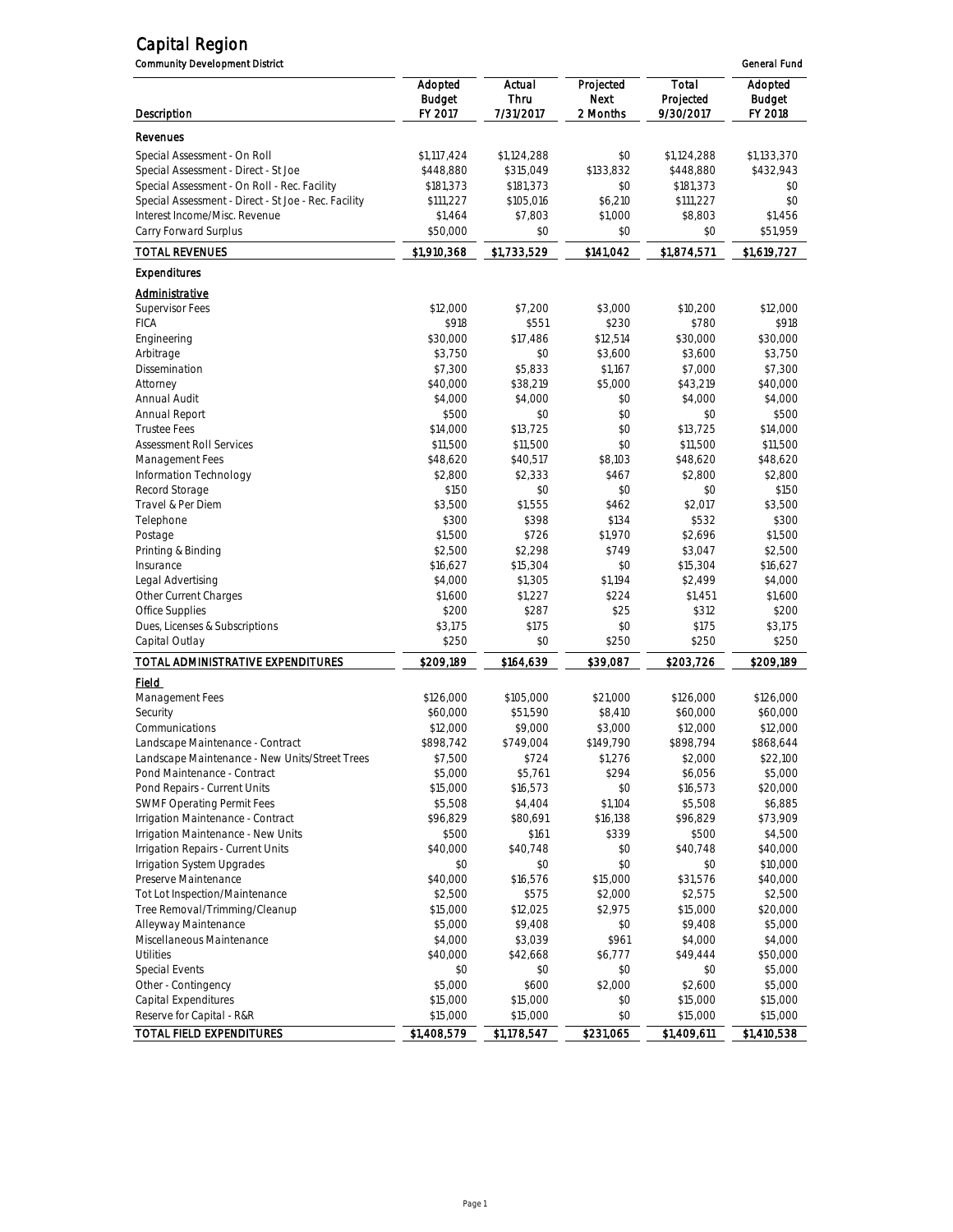**Community Development District General Fund** 

| Description                                      | Adopted<br>Budget<br>FY 2017 | Actual<br>Thru<br>7/31/2017 | Projected<br>Next<br>2 Months | Total<br>Projected<br>9/30/2017 | Adopted<br>Budget<br>FY 2018 |
|--------------------------------------------------|------------------------------|-----------------------------|-------------------------------|---------------------------------|------------------------------|
| <b>Recreation Facility</b>                       |                              |                             |                               |                                 |                              |
| Construction Project/Planning and Management:    |                              |                             |                               |                                 |                              |
| Construction Planning - Legal                    | \$45,000                     | \$24.550                    | \$0                           | \$24.550                        | \$0                          |
| Construction Planning - Engineering Consultant   | \$49,000                     | \$18.663                    | \$0                           | \$18.663                        | \$0                          |
| <b>Construction Planning - District Engineer</b> | \$100,000                    | \$4.229                     | \$0                           | \$4.229                         | \$0                          |
| <b>Construction Management</b>                   | \$38,500                     | \$9.978                     | \$0                           | \$9.978                         | \$0                          |
| Recreational Facilities Start Up:                |                              |                             |                               |                                 |                              |
| Amenity Facility Start Up Costs                  | \$60.100                     | $$^{o}$                     | \$0                           | \$0                             | \$0                          |
| Park/Active Recreation                           | \$0                          | \$0                         | \$0                           | \$0                             | \$0                          |
| TOTAL RECREATION FACILITY EXPENDITURES           | \$292,600                    | \$57,420                    | \$0                           | \$57,420                        | \$0                          |
| <b>TOTAL EXPENDITURES</b>                        | \$1,910,368                  | \$1,400,606                 | \$270.152                     | \$1,670,758                     | \$1,619,727                  |
| <b>EXCESS REVENUES OVER EXPENDITURES</b>         | (\$0)                        | \$332,924                   | (\$129.110)                   | \$203,814                       | \$0                          |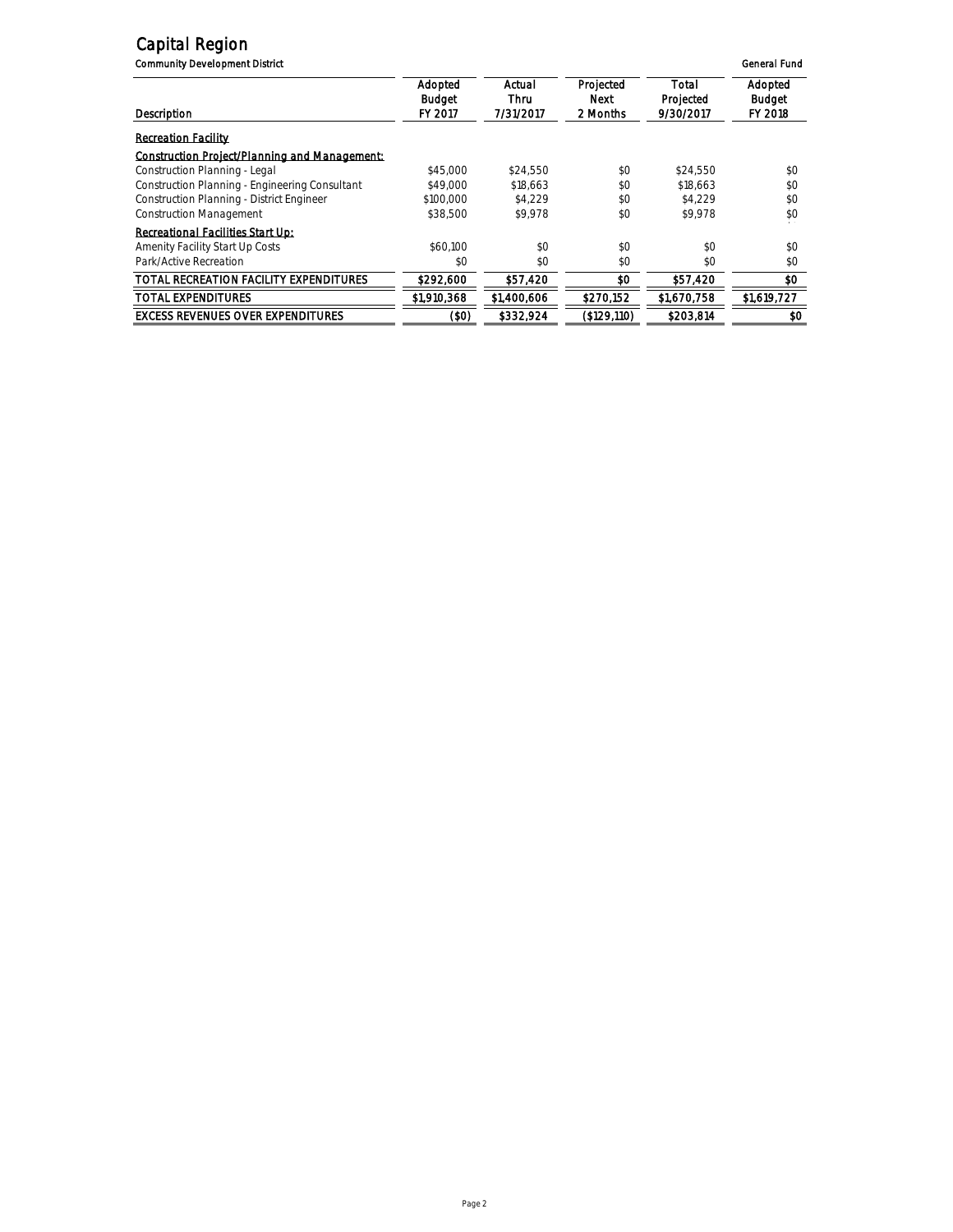*Community Development District Assessment Allocation* 

|                           |            | FY 2017     | FY 2018     |
|---------------------------|------------|-------------|-------------|
| Net Assessment            |            | \$1,117,424 | \$1,133,370 |
| Plus Collection Fees (7%) |            | \$84,107    | \$85,307    |
| <b>Gross Assessments</b>  |            | \$1,201,531 | \$1,218,678 |
| No. of Units              |            | 2,760       | 2,859       |
|                           |            | Gross       | Gross       |
| Lot Size                  | # of Units | Per Unit    | Per Unit    |
|                           |            | Amount      | Amount      |
|                           |            | FY 17       | FY 18       |
| Apartments                | 977        | \$215.02    | \$215.02    |
| ACL F                     | 86         | \$0.00      | \$108.59    |
| Duplex                    | $\Omega$   | \$0.00      | \$217.70    |
| <b>Towns</b>              | 252        | \$206.91    | \$206.91    |
| 30s                       | 53         | \$226.62    | \$226.62    |
| 4Os                       | 205        | \$241.40    | \$241.40    |
| 55s                       | 269        | \$293.12    | \$293.12    |
| 65s                       | 275        | \$362.10    | \$362.10    |
| 75s                       | 144        | \$413.82    | \$413.82    |
| 85s                       | 91         | \$450.37    | \$450.37    |
| 90s                       | $\Omega$   | \$509.07    | \$509.07    |
| 100s                      | 164        | \$517.29    | \$517.29    |
| $1/2$ Ac                  | 140        | \$620.75    | \$620.75    |
| 1Ac                       | 40         | \$810.42    | \$810.42    |
| <b>Blended Commercial</b> | 161        | \$2,414.59  | \$2,414.59  |
| Golf Club                 | 1          | \$13,259.51 | \$13,259.51 |
| Catholic School           |            | \$0.00      | \$0.00      |
| Total                     | 2859       |             |             |

### *Assessment Allocation - Recreation*

|                                  |            | FY 2017   | FY 2018  |
|----------------------------------|------------|-----------|----------|
| Net Assessment/Combined w/Direct |            | \$292,600 | \$0      |
| Plus Collection Fees (7%)        |            | \$22,024  | \$0      |
| <b>Gross Assessments</b>         |            | \$314,624 | \$0      |
| No. of Units                     |            | 4,262     | $\Omega$ |
|                                  |            | Gross     | Gross    |
| Lot Size                         | # of Units | Per Unit  | Per Unit |
|                                  |            | Amount    | Amount   |
|                                  |            | FY 17     | FY 18    |
| Apartments                       | 1327       | \$17.61   | \$0.00   |
| ACLF                             | 130        | \$59.00   | \$0.00   |
| Duplex                           | 198        | \$59.00   | \$0.00   |
| Towns                            | 464        | \$59.00   | \$0.00   |
| 30s                              | 53         | \$98.34   | \$0.00   |
| 40s                              | 391        | \$98.34   | \$0.00   |
| 55s                              | 616        | \$98.34   | \$0.00   |
| 65s                              | 433        | \$118.01  | \$0.00   |
| 75s                              | 191        | \$118.01  | \$0.00   |
| 85s                              | 93         | \$118.01  | \$0.00   |
| 90s                              | $\Omega$   | \$0.00    | \$0.00   |
| 100s                             | 185        | \$137.67  | \$0.00   |
| $1/2$ Ac                         | 141        | \$167.18  | \$0.00   |
| 1Ac                              | 40         | \$167.18  | \$0.00   |
| <b>Blended Commercial</b>        | 0          | \$0.00    | \$0.00   |
| Golf Club                        | 0          | \$0.00    | \$0.00   |
| Catholic School                  | $\Omega$   | \$0.00    | \$0.00   |
| Total                            | 4262       |           |          |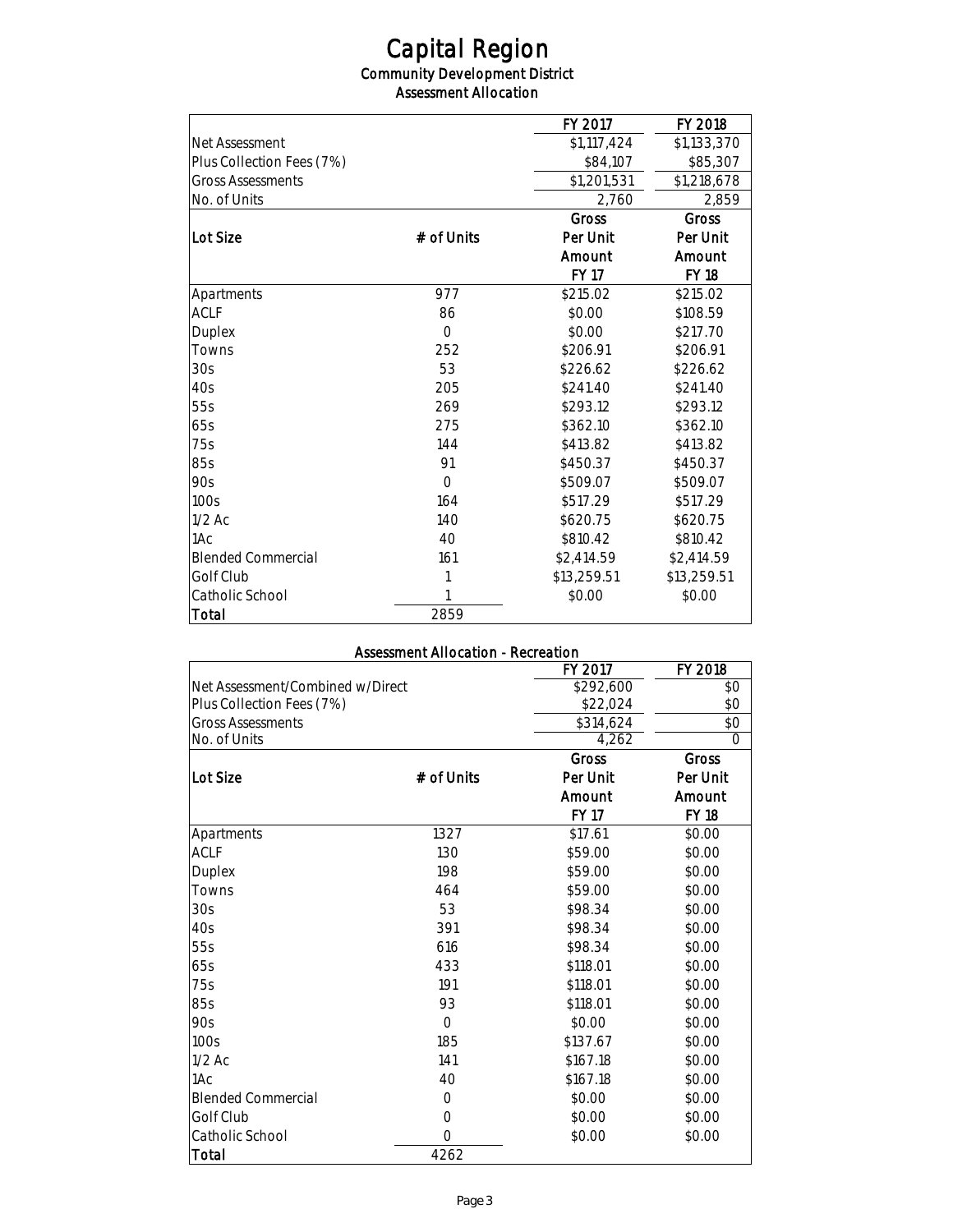*Fiscal Year 2018*

### *REVENUES:*

### *Maintenance Assessments*

*The District will levy a non ad-valorem special assessment on all taxable property within the District to fund all of the General Operating Expenditures for the fiscal year.*

### *Interest Income*

*The District will have all excess funds invested with the State Board of Administration. The amount is based upon the estimated average balance of funds available during the fiscal year.*

### *EXPENDITURES:*

### *Administrative:*

### *Supervisor Fees*

*The Florida Statutes allows each board member to receive \$200 per meeting no to exceed \$4,800 in one year. The amount for the fiscal year is based upon all five supervisors attending the estimated 12 annual meetings.*

### *FICA Expense*

*Represents the Employer's share of Social Security and Medicare taxes withheld from Board of Supervisors checks.*

### *Engineering Fees*

*The District's engineer (Atkins) will be providing limited engineering services to the District including attendance as needed and preparation for board meetings, review and execute of documents under the District's trust indenture and monitoring of District projects. Additionally The District utilizes Dantin Engineering on an assigned project basis and for engineering consulting services.*

### *Arbitrage*

*The District is required to annually have an arbitrage rebate calculation on the District's Series 2008A Capital Improvement Revenue Bonds, Series 2011A-1 and 2011A-2 Capital Improvement Revenue Refunding Bonds, and the Series 2013 Capital Improvement Revenue Bonds. Currently the District has contracted with Grau & Associates, an independent certified public accounting firm, to calculate the rebate liability and submit a report to the District.*

### *Dissemination Agent*

*The District is required by the Security and Exchange Commission to comply with Rule 15(c) (2)-12(b) (5), which relates to additional reporting requirements for un-rated bond issues. The District has contracted with GMS, LLC to provide this service.*

### *Attorney*

*The District's legal counsel will be providing general legal services to the District, i.e., attendance and preparation for monthly meetings, review operating and maintenance contracts.*

### *Annual Audit*

*The District is required annually to conduct an audit of its financial records by an Independent Certified Public Accounting Firm.*

### *Trustee Fees*

*The District issued Series 2008A Capital Improvement Revenue Bonds, Series 2011A1-A2 Capital Improvement Revenue Refunding Bonds and Series 2013 Capital Improvement Revenue Bonds which are held with a Trustee at US Bank. The amount of the trustee fees is based on the agreement between US Bank and the District. Page 4*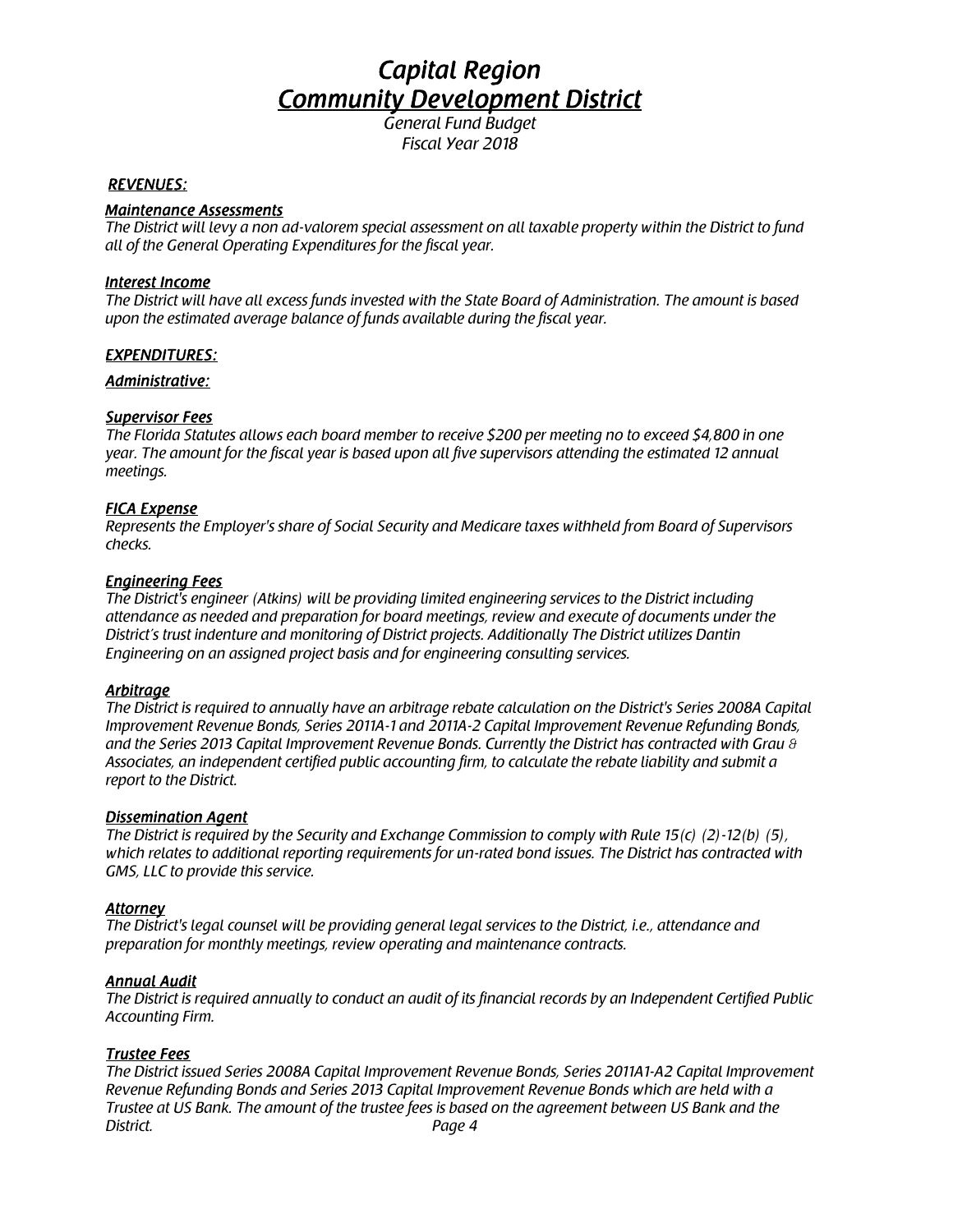*Fiscal Year 2018*

### *Assessment Roll*

*Governmental Management Services serves as the District's collection agent and certifies the District's non-ad valorem assessment with the county tax collector.*

### *Management Fees*

*The District receives Management, Accounting and Administrative services as part of a Management Agreement with Governmental Management Services.*

### *Information Technology*

*The District processes all of its financial activities, i.e., accounts payable, financial statements, etc. on a mainframe computer leased by Governmental Management Services.*

### *Records Storage*

*The District's Records will be stored off site at Iron Mountain.*

### *Travel & Per Diem*

*Travel expenses to attend meetings, conferences, etc.*

### *Telephone*

*Telephone for agenda calls or monthly meetings.*

### *Postage*

*Mailing of agenda packages, overnight deliveries, correspondence, etc.*

### *Printing & Binding*

*Printing and Binding agenda packages for board meetings, printing of computerized checks, stationary, envelopes etc.*

### *Insurance*

*The District's General Liability & Public Officials Liability Insurance policy is with Florida Insurance Alliance. Florida Insurance Alliance specializes in providing insurance coverage to governmental agencies.*

### *Legal Advertising*

*The District is required to advertise various notices for monthly Board meetings, public hearings, etc. in a newspaper of general circulation.*

### *Other Current Charges*

*Bank charges and any other miscellaneous expenses that are incurred during the year.*

### *Office Supplies*

*Miscellaneous office supplies.*

### *Dues, Licenses & Subscriptions*

*The District is required to pay an annual fee to the Department of Economic Opportunity for \$175. Membership with the Florida Association of Special Districts is provided to Supervisors and Staff.*

### *Capital Outlay*

*Represents any minor capital expenditures the District may need to make during the Fiscal Year.*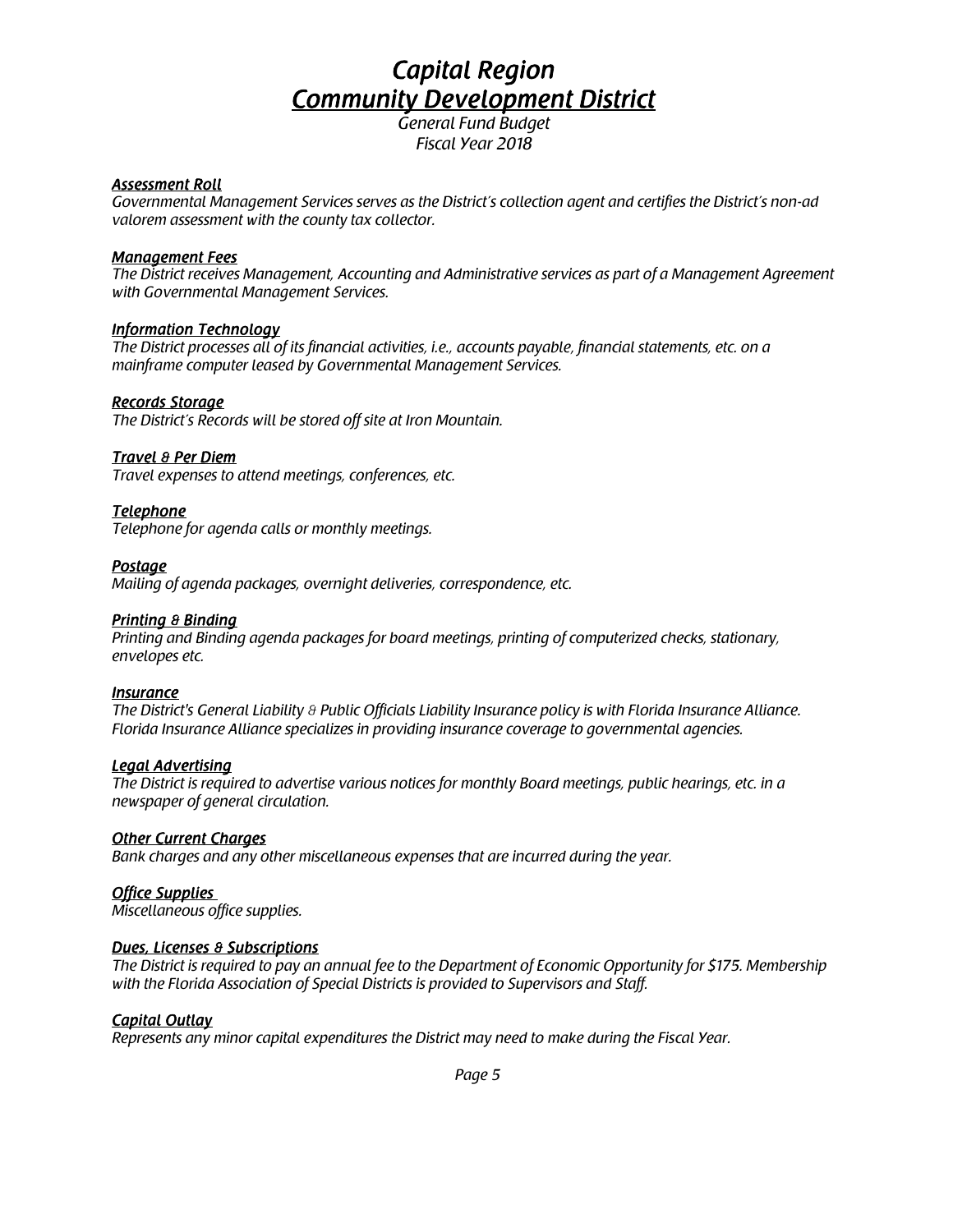*Fiscal Year 2018*

### *Maintenance:*

#### *Field Management Fees*

*The District has contracted with GMS, LLC for the supervision and on-site management of Capital Region Community Development District. Their responsibilities include management of field services contracts such as landscape maintenance, ponds maintenance, and security patrols, oversight of capital assets and coordination of maintenance, repairs and replacement of capital assets.*

### *Security*

*The District has contracted with Barkley Security Agency for security Services, to include patrol of District owned properties. The District also contracts for additional patrol services with law enforcement agencies on an asneeded basis.*

### *Communications*

*The District has contracted Bulldog Strategy Group for professional public relations and communications services, to include maintenance of existing District communications tools and systems, monitoring of District issues and policies, and advisement of Board and staff regarding communications.*

### *Landscape/Irrigation Maintenance*

*The District has contracted with All Pro Land Care of Tallahassee, Inc. to provide landscaping and irrigation maintenance services to all the common areas within the District. Services include mowing, trimming, fertilization, maintenance of irrigations systems, and trimming of District owned trees.*

| <b>Contract Amounts</b>                        | Monthly  | Annual      |
|------------------------------------------------|----------|-------------|
| Landscape Maintenance - Contract               | \$73,325 | \$879,904   |
| Landscape Maintenance - New Units/Street Trees | \$1,842  | \$22,100    |
|                                                |          |             |
| Pond Maintenance - Contract                    | \$417    | \$5,000     |
| Pond Repairs - Current Units                   | \$1,250  | \$15,000    |
|                                                |          |             |
| Irrigation Maintenance - Contract              | \$6,724  | \$80,691    |
| Irrigation Maintenance - New Units             | \$375    | \$4,500     |
| <b>Irrigation Repairs - Current Units</b>      | \$3,333  | \$40,000    |
| <b>Irrigation System Upgrades</b>              | \$833    | \$10,000    |
| Total                                          | \$88,099 | \$1,057,195 |

### *Pond Maintenance*

*The District has a contract with The Lake Doctors who provide monthly water management services to (14) fourteen retention ponds throughout the District. These services include underwater and floating vegetation control program, shoreline grass and brush control, and additional treatments and callback service, as needed.*

### *SWMF Operating Permit Fees*

*The District pays the City of Tallahassee, Growth Management Department for inspection of and the administration needed to issue operating permits for District owned and maintained Storm Water facilities.*

### *Preserve Maintenance*

*The District has contracted with All Pro Land Care of Tallahassee, Inc. to maintain the various preserved areas within the District (listed as Park Maintenance), but also contacts out work in other preserve areas to various contractors.*

### *Tot-Lot Inspection Maintenance*

*The District owns a recreational area that requires monthly inspection and repairs/replacements as well as mulch twice a year. Page 6*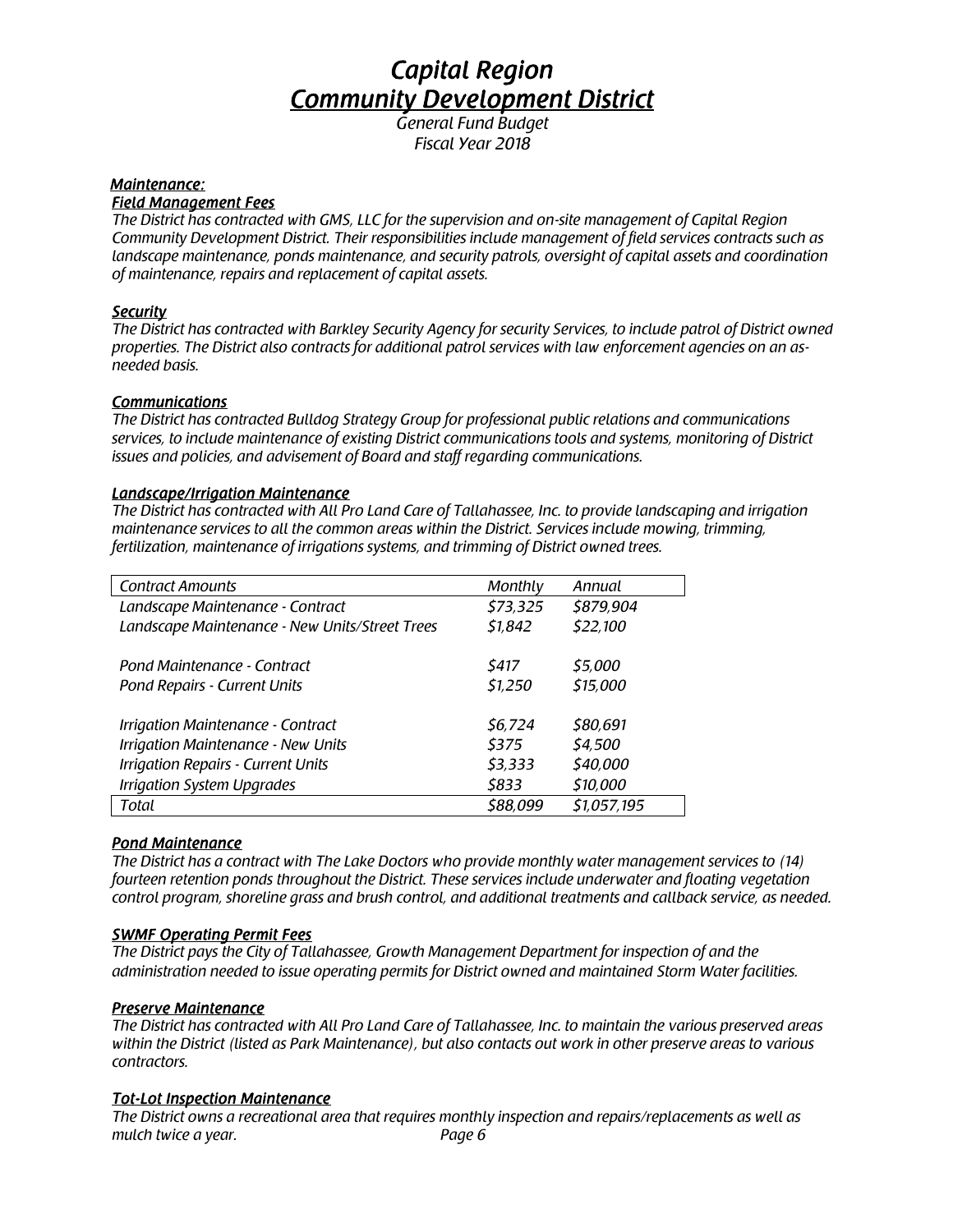*Fiscal Year 2018*

### *Alleyway Maintenance*

*The District conducts repairs and maintenance of the District-owned alleyways.* 

#### *Miscellaneous Maintenance*

*Unscheduled repairs and maintenance to the District's facilities not allocated to a particular area* 

### *Utilities*

*The cost of electricity and Irrigation Water for Capital Region CDD for the following accounts:*

| Account #  | <b>Services Address</b>                   | <b>Monthly</b> | Annual   |
|------------|-------------------------------------------|----------------|----------|
| 1680485610 | 3766 Greyfield Dr - Pump 1                | \$100          | \$1,200  |
| 1780485610 | 2150 Merchants Row Blvd - Pump            | 550            | \$600    |
| 1894063223 | 2380 E Orange Ave Irr                     | \$450          | \$5,400  |
| 2429471295 | 3564 S Blair Stone Rd Reclaim             | \$75           | \$900    |
| 2780485610 | 2588 Merchants Row Blvd - Pump            | \$50           | \$600    |
| 3077919780 | 3136 Dickinson Dr.                        | \$50           | \$600    |
| 3183002658 | 3001 School House Rd Reclaimed            | \$200          | \$2,400  |
| 3541485610 | 2301 E Orange Ave, Irr/3591 Strolling Way | \$50           | \$600    |
| 3543485610 | 3701 Mossy Creek Ln - Unit 1              | \$300          | \$3,600  |
| 3680485610 | 3765 Grove Park Dr                        | \$50           | 5600     |
| 4263972522 | 3029 Dickinson Dr. Area Lights            | \$75           | \$900    |
| 4360485610 | 1900 Merchants Row-ENTRANCE               | \$75           | \$900    |
| 4680485610 | 3992 Four Oaks Blvd                       | \$50           | \$600    |
| 5399698926 | 3252 Updike Ave IRR                       | \$50           | \$600    |
| 6243485610 | 3700 Mossy Creek Ln- Pump                 | \$50           | \$600    |
| 6948377092 | 1901 Merchants Row Blvd                   | \$50           | \$600    |
| 7042865610 | 4580 Grove Park Dr - IRR                  | \$50           | \$600    |
| 7580485610 | 3705 Four Oaks Blvd                       | \$130          | \$1,560  |
| 7670485610 | 3766 Greyfield Dr                         | \$50           | \$600    |
| 8001821240 | Various Locations - Area Lights           | \$1,200        | \$14,400 |
| 8270485610 | 3603 Capital Cir SE Irr.                  | \$420          | \$5,040  |
| 8503683950 | 3751 Biltmore Ave - HYD                   | \$50           | \$600    |
| 8965428817 | 3559 Four Oaks Blvd                       | \$50           | \$600    |
| 9143451140 | 3700 Spider Lily Way                      | \$50           | 5600     |
| 9413485610 | 3000 School House Road                    | 550            | 5600     |
| 9356890232 | 4583 Grove Park Dr. Temp.                 | \$50           | \$600    |
| 9650988960 | 3751 Biltmore Ave - IRR                   | \$50           | \$600    |
| 9674588544 | Various Locations, Irrigation             | \$50           | 5600     |
| 9699066720 | 3145 Mulberry Park Blvd. Area Light       | \$200          | \$2,400  |
| 9778998416 | 2471 E Orange Ave. Irr.                   | \$42           | \$504    |
|            | Total                                     | \$4,167        | \$50,004 |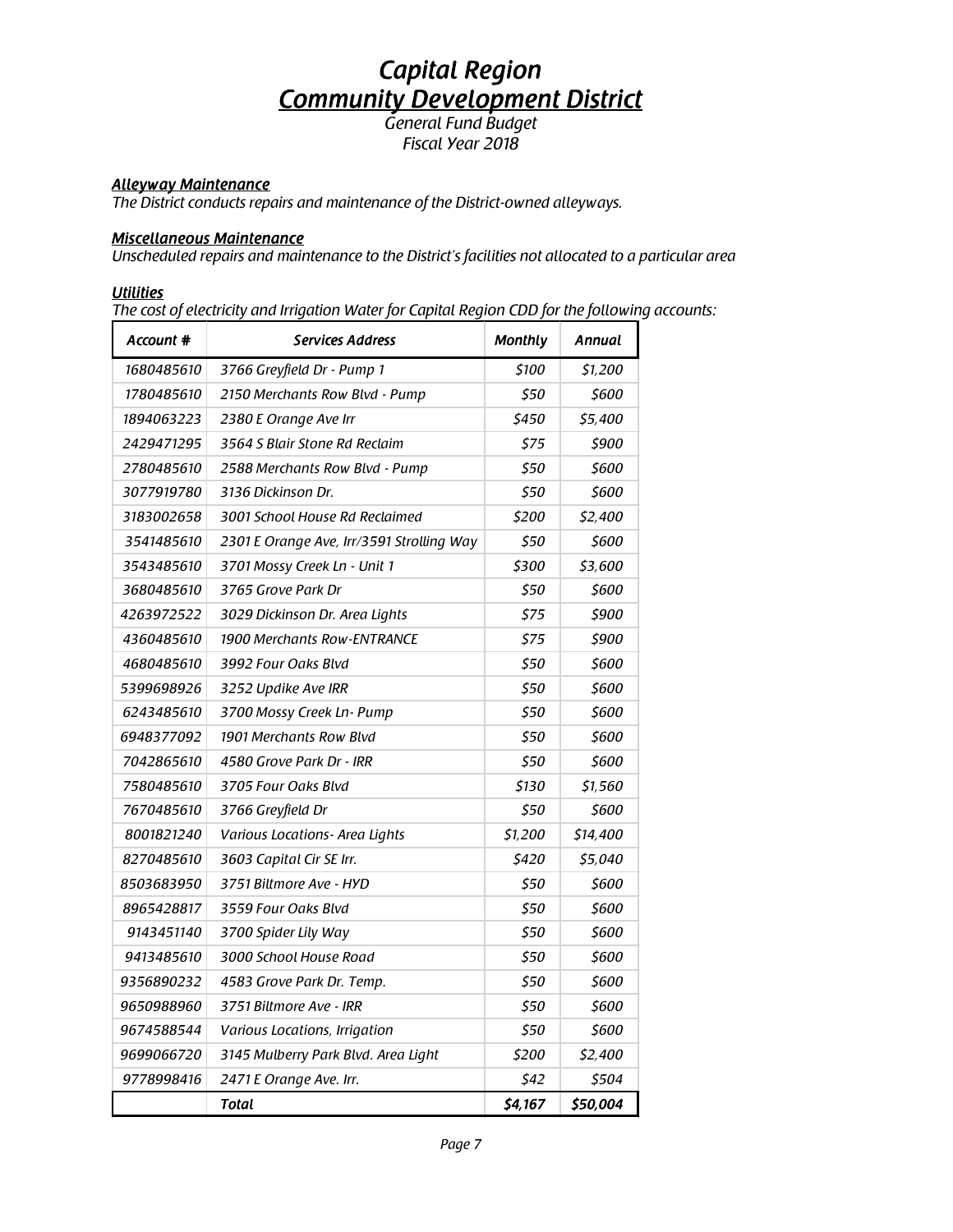## *Capital Region Community Development District*

*General Fund Budget Fiscal Year 2018*

### *Special Events*

*Pops in the park.* 

### *Other Contingencies*

*Unscheduled repairs and maintenance to the District's Facilities throughout the community.*

### *Capital Expenditures*

*Represents any new capital expenditures the District may need to make during the Fiscal Year.* 

### *Reserves for Capital Repairs and Replacements*

*This Reserve funding is for the Capital Repairs and Replacements for the District's capital assets.*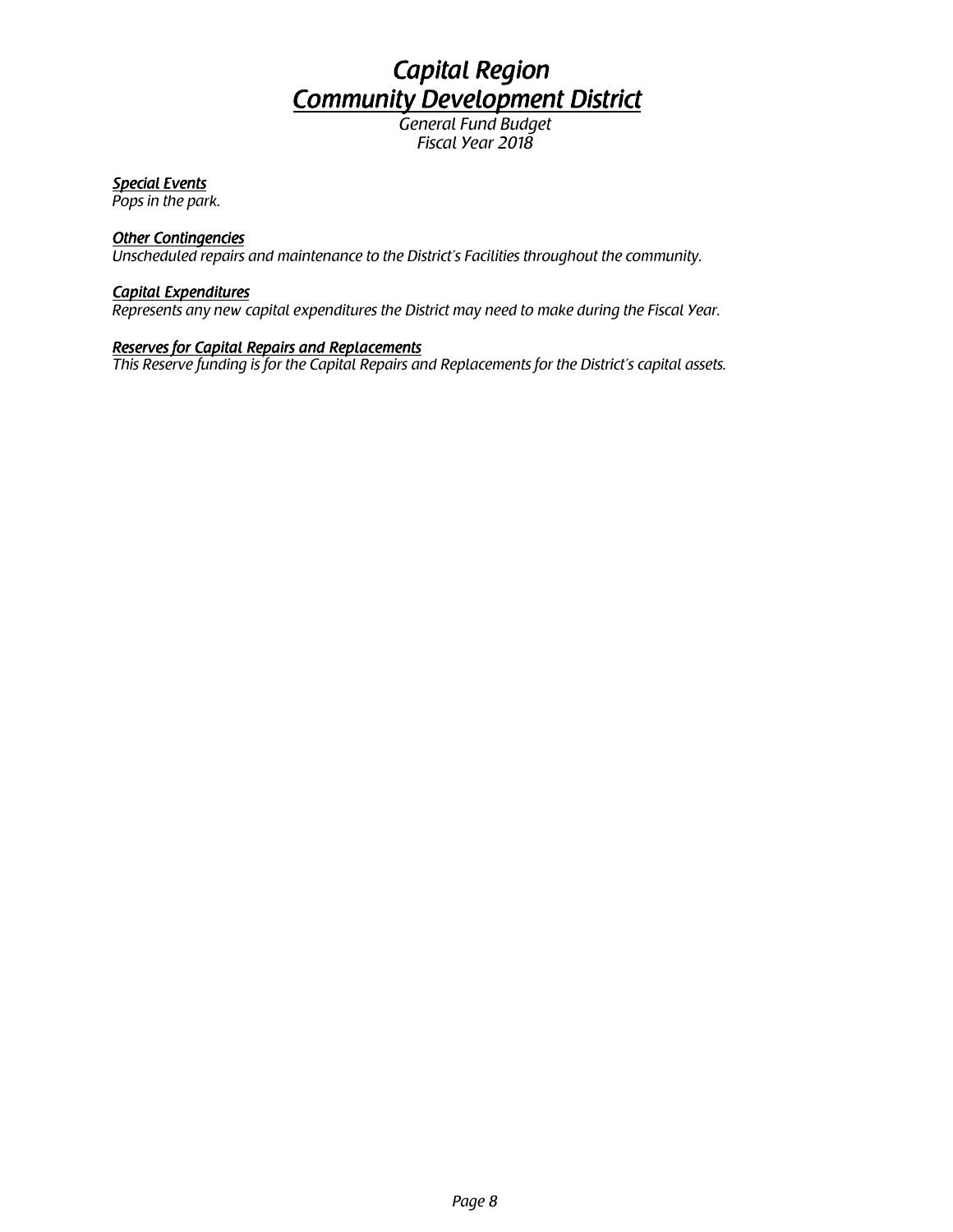*Community Development District Capital Reserve*

| Description                                         | Adopted<br>Budget<br>FY 2017 | Actual<br>Thru<br>7/31/2017 | Projected<br>Next<br>2 Months | Total<br>Projected<br>9/30/2017 | Adopted<br>Budget<br>FY 2018 |
|-----------------------------------------------------|------------------------------|-----------------------------|-------------------------------|---------------------------------|------------------------------|
| Revenues                                            |                              |                             |                               |                                 |                              |
| Capital Reserve Contribution<br>Designated reserves | \$30.000<br>\$69,005         | \$30,000<br>\$32,110        | \$0<br>\$0                    | \$30.000<br>\$32,110            | \$30,000<br>\$56,672         |
| <b>TOTAL REVENUES</b>                               | \$99,005                     | \$62,110                    | \$0                           | \$62,110                        | \$86,672                     |
| Expenditures                                        |                              |                             |                               |                                 |                              |
| Reserve for Capital - R&R<br>Other Charges          | \$0<br>\$500                 | \$5,115<br>\$270            | \$0<br>\$54                   | \$5,115<br>\$324                | \$0<br>\$500                 |
| <b>TOTAL EXPENDITURES</b>                           | \$500                        | \$5,385                     | \$54                          | \$5,439                         | \$500                        |
| <b>ASSIGNED FUND BALANCE</b>                        | \$98,505                     | \$56,726                    | ( \$54)                       | \$56,672                        | \$86,172                     |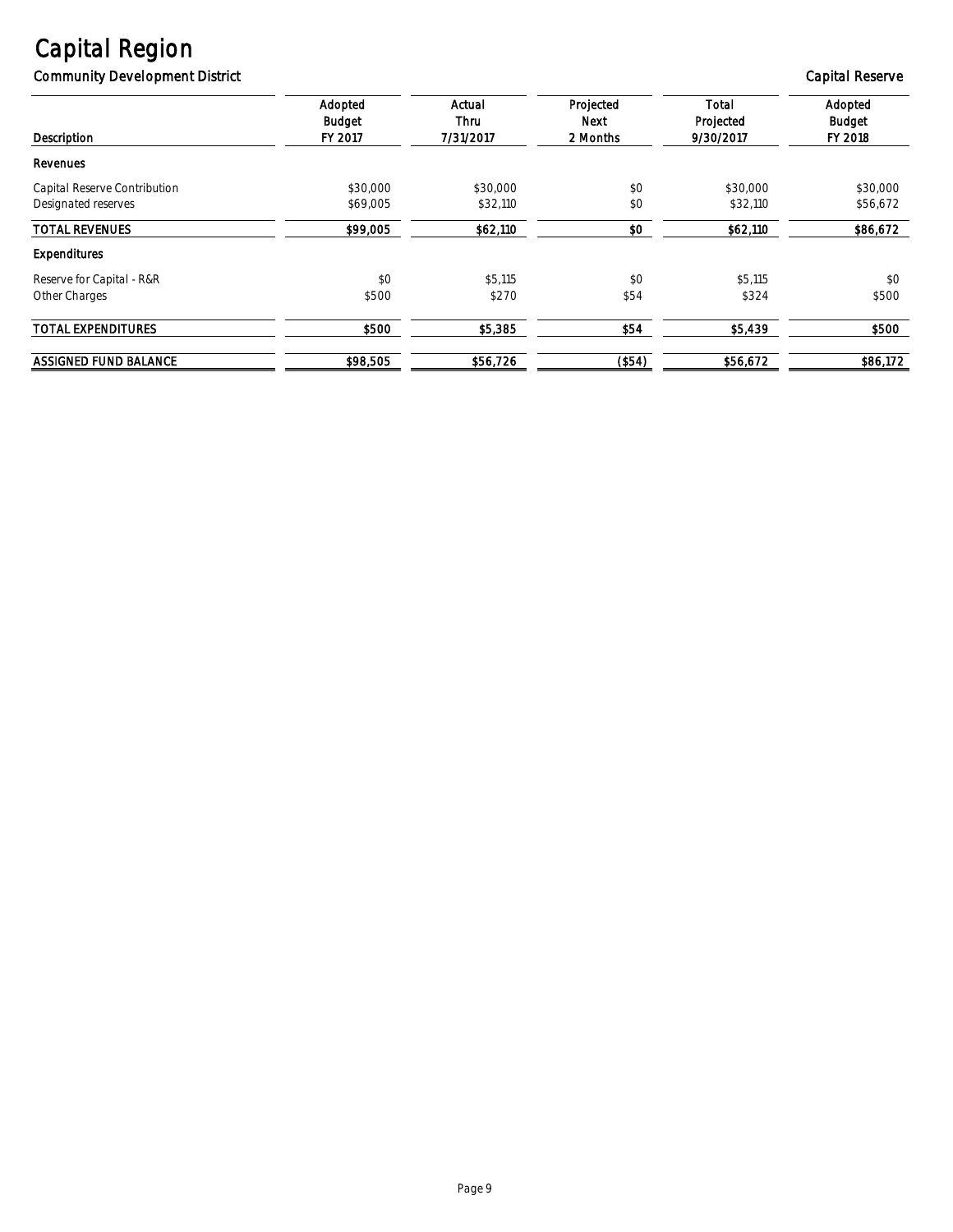## *Capital Region Community Development District Debt Service Fund*

## *Series 2008*

| Description                                | Adopted<br>Budget<br>FY 2017 | Actual<br>Thru<br>7/31/2017 | Projected<br>Next<br>2 Months | Total<br>Projected<br>9/30/2017 | Adopted<br>Budget<br>FY 2018 |
|--------------------------------------------|------------------------------|-----------------------------|-------------------------------|---------------------------------|------------------------------|
| Revenues                                   |                              |                             |                               |                                 |                              |
| (1) (2) Special Assessment                 | \$1,599,305                  | \$1,035,106                 | \$564,199                     | \$1,599,305                     | \$186,478                    |
| <sup>(2)</sup> Special Assessment - Direct | \$0                          | \$0                         | \$0                           | \$0                             | \$1,412,647                  |
| Interest Income<br>Carry Forward Surplus   | \$250<br>\$669,120           | \$5,759<br>\$696,383        | \$1,152<br>\$0                | \$6,911<br>\$696,383            | \$5,000<br>\$674,374         |
| <b>TOTAL REVENUES</b>                      | \$2,268,675                  | \$1,737,248                 | \$565,351                     | \$2,302,599                     | \$2,278,499                  |
| Expenditures                               |                              |                             |                               |                                 |                              |
| Interest - 11/1                            | \$634,550                    | \$634,550                   | \$0                           | \$634,550                       | \$621,950                    |
| Special Call - 11/1                        | \$0                          | \$25,000                    | \$0                           | \$25,000                        | \$0                          |
| Interest - 5/1<br>PrincipaL - 5/1          | \$634,550<br>\$330,000       | \$633,675<br>\$330,000      | \$0<br>\$0                    | \$633,675<br>\$330,000          | \$621.950<br>\$350,000       |
| Special Call - 5/1                         | \$0                          | \$5,000                     | \$0                           | \$5,000                         | \$0                          |
| <b>TOTAL EXPENDITURES</b>                  | \$1,599,100                  | \$1,628,225                 | \$0                           | \$1,628,225                     | \$1,593,900                  |
| <b>EXCESS REVENUES / (EXPENDITURES)</b>    | \$669,575                    | \$109,023                   | \$565,351                     | \$674,374                       | \$684,599                    |

*(1) Represents 34 out of 272 Apartments Units located in Unit 35 and 216 Apartments Units located in Unit 36 11/18 Interest (2) Represents Direct Assessments on Undeveloped Property Series 2008 \$609,700*

*Per Unit Gross Net Lot Size # of Units Amount Assessments Assessments Apartments 600 \$401 \$240,648 \$223,803 ACLF 130 \$192 \$25,021 \$23,270 Duplex 198 \$398 \$78,774 \$73,260 \*Towns 212 \$366 \$77,505 \$72,080 40s 210 \$426 \$89,420 \$83,161 \*55s 399 \$517 \$206,363 \$191,917 \*65s 195 \$639 \$124,548 \$115,830 \*75s 58 \$730 \$42,346 \$39,382 85s 16 \$791 \$12,662 \$11,776 \*100s 24 \$913 \$21,910 \$20,376 \*1/2 Ac 2 \$1,096 \$2,191 \$2,038 Blended Commercial 188 \$4,246 \$798,293 \$742,413 Total 2232 \$1,719,683 \$1,599,305*

*\* Certain Units have a lower debt per unit amount*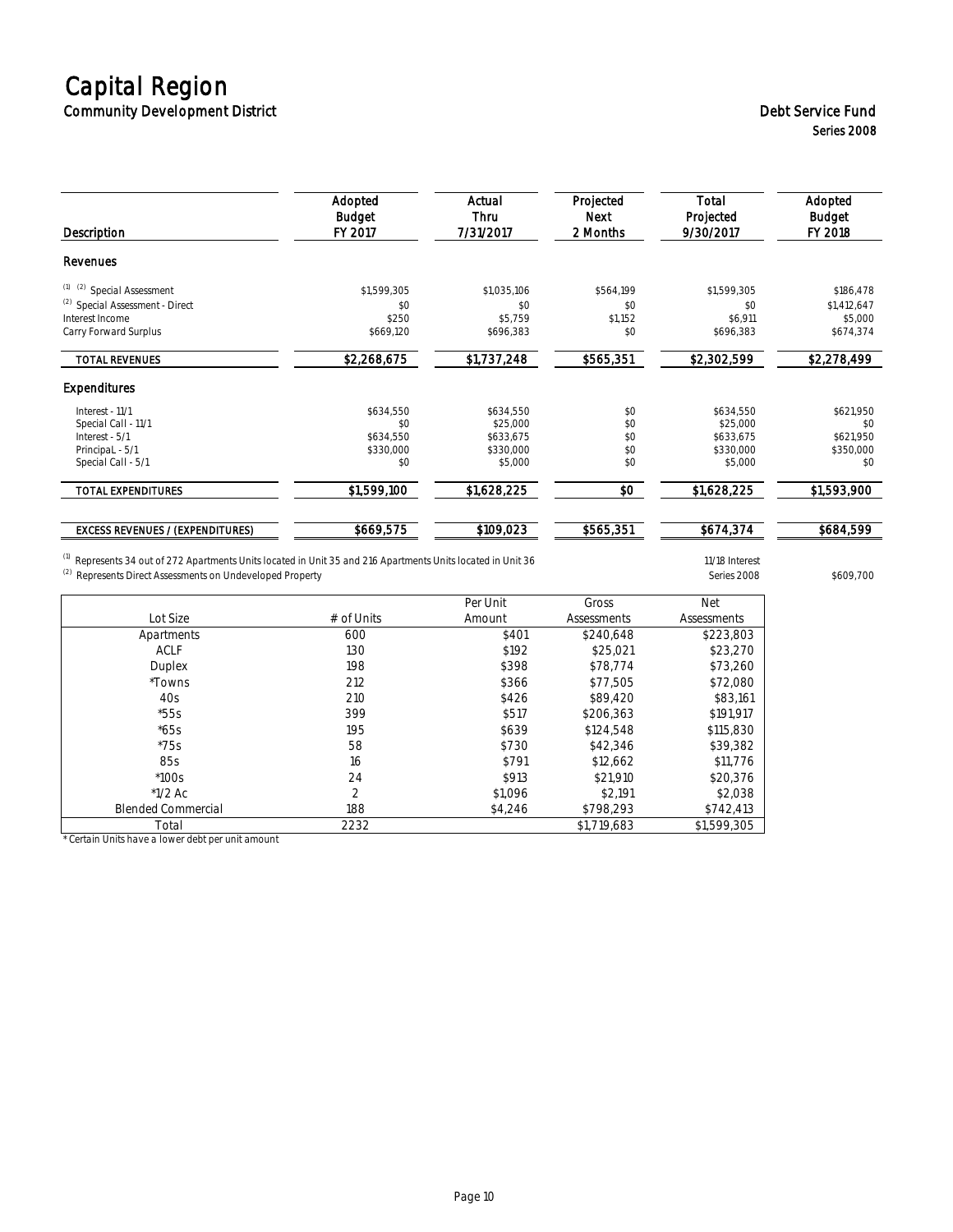#### *Capital Region Community Development District Debt Amortization Series 2008 Capital Improvement Revenue Bonds*

| Date     | Principal       | Interest        | Principal Balance | Calendar Year   |
|----------|-----------------|-----------------|-------------------|-----------------|
| 11/01/17 |                 | \$621,950.00    | \$17,770,000,00   | \$621,950.00    |
| 05/01/18 | \$350,000.00    | \$621,950.00    | \$17,420,000.00   |                 |
| 11/01/18 |                 | \$609,700.00    | \$17,420,000.00   | \$1,581,650.00  |
| 05/01/19 | \$375,000.00    | \$609,700.00    | \$17,045,000.00   |                 |
| 11/01/19 |                 | \$596,575.00    | \$17,045,000.00   | \$1,581,275.00  |
| 05/01/20 | \$405,000,00    | \$596,575.00    | \$16,640,000,00   |                 |
| 11/01/20 |                 | \$582,400.00    | \$16,640,000.00   | \$1,583,975.00  |
| 05/01/21 | \$435,000.00    | \$582,400.00    | \$16,205,000.00   |                 |
| 11/01/21 |                 | \$567,175.00    | \$16,205,000.00   | \$1,584,575.00  |
| 05/01/22 | \$465,000.00    | \$567,175.00    | \$15,740,000.00   |                 |
| 11/01/22 |                 | \$550,900.00    | \$15,740,000,00   | \$1,583,075.00  |
| 05/01/23 | \$500,000.00    | \$550,900.00    | \$15,240,000.00   |                 |
| 11/01/23 |                 | \$533,400.00    | \$15,240,000.00   | \$1,584,300.00  |
| 05/01/24 | \$535,000.00    | \$533,400.00    | \$14,705,000.00   |                 |
| 11/01/24 |                 | \$514,675.00    | \$14,705,000.00   | \$1,583,075.00  |
| 05/01/25 | \$575,000.00    | \$514,675.00    | \$14,130,000,00   |                 |
| 11/01/25 |                 | \$494,550.00    | \$14,130,000.00   | \$1,584,225.00  |
| 05/01/26 | \$615,000.00    | \$494,550.00    | \$13,515,000.00   |                 |
| 11/01/26 |                 | \$473,025.00    | \$13,515,000.00   | \$1,582,575.00  |
| 05/01/27 | \$660,000.00    | \$473,025.00    | \$12,855,000.00   |                 |
| 11/01/27 |                 | \$449,925.00    | \$12,855,000.00   | \$1,582,950.00  |
| 05/01/28 | \$710,000.00    | \$449,925.00    | \$12,145,000.00   |                 |
| 11/01/28 |                 | \$425,075.00    | \$12,145,000.00   | \$1,585,000.00  |
| 05/01/29 | \$760,000.00    | \$425,075.00    | \$11,385,000.00   |                 |
| 11/01/29 |                 | \$398,475.00    | \$11,385,000.00   | \$1,583,550.00  |
| 05/01/30 | \$815,000.00    | \$398,475.00    | \$10,570,000.00   |                 |
| 11/01/30 |                 | \$369,950.00    | \$10,570,000.00   | \$1,583,425.00  |
| 05/01/31 | \$875,000.00    | \$369,950.00    | \$9,695,000.00    |                 |
| 11/01/31 |                 | \$339,325.00    | \$9,695,000.00    | \$1,584,275.00  |
| 05/01/32 | \$935,000.00    | \$339,325.00    | \$8,760,000.00    |                 |
| 11/01/32 |                 | \$306,600.00    | \$8,760,000.00    | \$1,580,925.00  |
| 05/01/33 | \$1,005,000.00  | \$306,600.00    | \$7,755,000.00    |                 |
| 11/01/33 |                 | \$271,425.00    | \$7,755,000.00    | \$1,583,025.00  |
| 05/01/34 | \$1,075,000.00  | \$271,425.00    | \$6,680,000.00    |                 |
| 11/01/34 |                 | \$233,800.00    | \$6,680,000.00    | \$1,580,225.00  |
| 05/01/35 | \$1,155,000.00  | \$233,800.00    | \$5,525,000.00    |                 |
| 11/01/35 |                 | \$193,375.00    | \$5,525,000.00    | \$1,582,175.00  |
| 05/01/36 | \$1,240,000.00  | \$193,375.00    | \$4,285,000.00    |                 |
| 11/01/36 |                 | \$149,975.00    | \$4,285,000.00    | \$1,583,350.00  |
| 05/01/37 | \$1,330,000.00  | \$149,975.00    | \$2,955,000.00    |                 |
| 11/01/37 |                 | \$103,425.00    | \$2,955,000.00    | \$1,583,400.00  |
| 05/01/38 | \$1,425,000.00  | \$103,425.00    | \$1,530,000.00    |                 |
| 11/01/38 |                 | \$53,550.00     | \$1,530,000.00    | \$1,581,975.00  |
| 05/01/39 | \$1,530,000.00  | \$53,550.00     | \$0.00            | \$1,583,550.00  |
| totals   | \$17,770,000.00 | \$17,678,500.00 |                   | \$35,448,500.00 |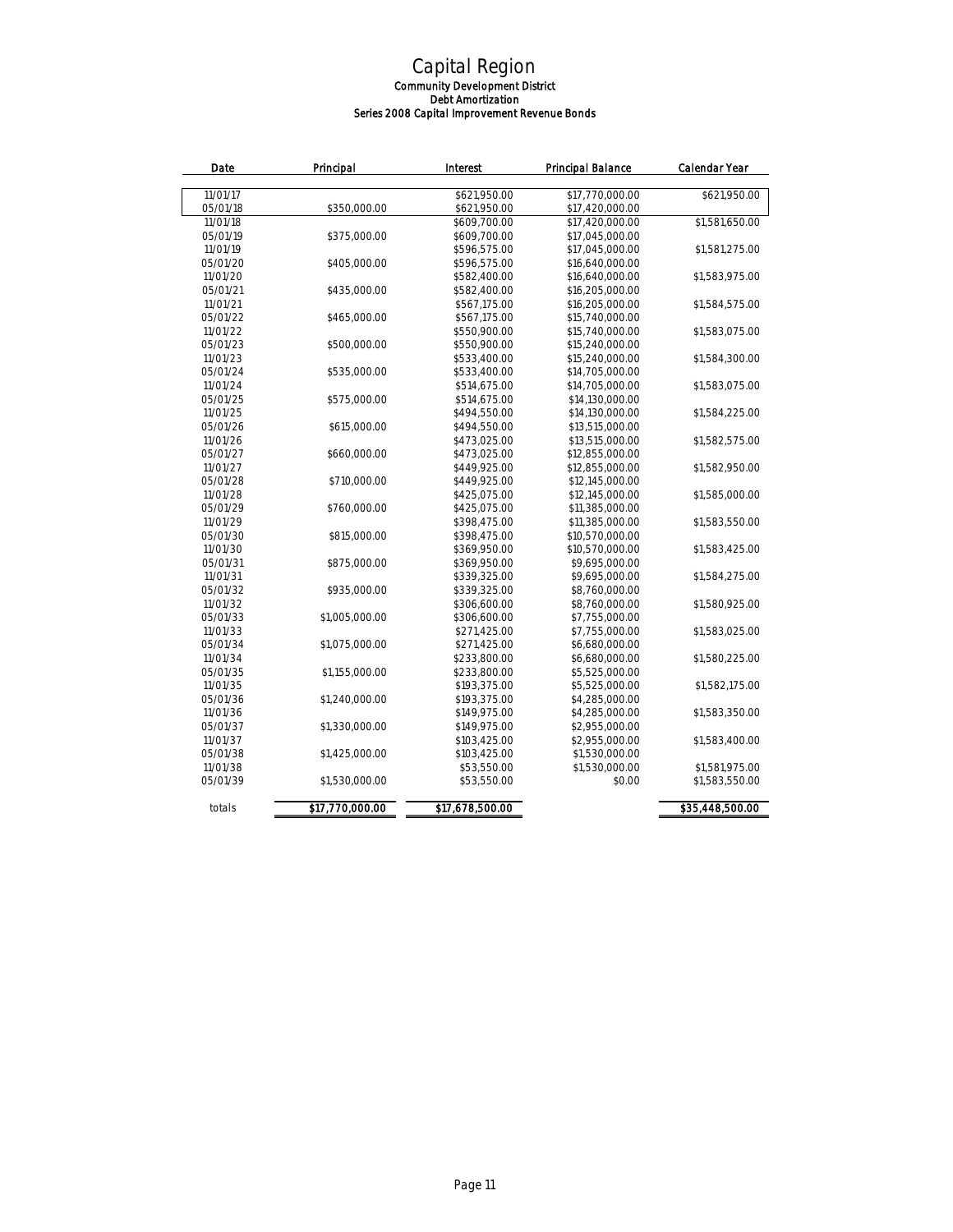## *Capital Region Community Development District Debt Service Fund*

*Series 2011A1/A2*

| <b>Description</b>                              | Adopted<br>Budget<br>FY 2017 | Actual<br>Thru<br>7/31/2017 | Projected<br>Next<br>2 Months | Total<br>Projected<br>9/30/2017 | Adopted<br><b>Budget</b><br>FY 2018 |
|-------------------------------------------------|------------------------------|-----------------------------|-------------------------------|---------------------------------|-------------------------------------|
| Revenues                                        |                              |                             |                               |                                 |                                     |
| Special Assessment - Tax Collector              | \$674.886                    | \$677.579                   | \$0                           | \$677,579                       | \$674,886                           |
| <b>Interest Farned</b><br>Carry Forward Surplus | \$100<br>\$195,930           | \$2.420<br>\$196,305        | \$484<br>\$0                  | \$2,904<br>\$196,305            | \$1,000<br>\$197,444                |
| <b>TOTAL REVENUES</b>                           | \$870,916                    | \$876,304                   | \$484                         | \$876,788                       | \$873,330                           |
| <b>Expenses</b>                                 |                              |                             |                               |                                 |                                     |
| Series 2011A1                                   |                              |                             |                               |                                 |                                     |
| Interest - 11/1 - 2011A1                        | \$97.393                     | \$97,393                    | \$0                           | \$97,393                        | \$94,074                            |
| Special Call-11/1 - 2011A1                      | \$0                          | \$5,000                     | \$0                           | \$5,000                         | \$0                                 |
| Interest - 5/1 - 2011A1                         | \$97.393                     | \$97,256                    | \$0                           | \$97,256                        | \$94.074                            |
| PrincipaL - 5/1 - 2011A1                        | \$185,000                    | \$185,000                   | \$0                           | \$185,000                       | \$190,000                           |
| Series 2011A2                                   |                              |                             |                               |                                 |                                     |
| Interest - 11/1 - 2011A2                        | \$89.848                     | \$89.848                    | \$0                           | \$89.848                        | \$86,283                            |
| Interest - 5/1 - 2011A2                         | \$89.848                     | \$89.848                    | \$0                           | \$89,848                        | \$86,283                            |
| Principal - 5/1 - 2011A2                        | \$115,000                    | \$115,000                   | \$0                           | \$115,000                       | \$125,000                           |
| <b>TOTAL EXPENDITURES</b>                       | \$674,481                    | \$679,344                   | \$0                           | \$679,344                       | \$675,712                           |
| <b>EXCESS REVENUES / (EXPENDITURES)</b>         | \$196,435                    | \$196,960                   | \$484                         | \$197,444                       | \$197,618                           |

*Series 2011A1 \$90,435 Series 2011A2 \$90,435 11/18 Interest \$180,870*

|                           |            | Per Unit | Gross              | Net                |
|---------------------------|------------|----------|--------------------|--------------------|
| Lot Size                  | # of Units | Amount   | <b>Assessments</b> | <b>Assessments</b> |
| <i>*Towns</i>             | 60         | \$256    | \$15,357           | \$14,282           |
| <i>*Towns</i>             | 110        | \$308    | \$33,879           | \$31,507           |
| 30s                       | 53         | \$336    | \$17,816           | \$16,569           |
| 40s                       | 28         | \$360    | \$10,081           | \$9,375            |
| $*55s$                    | 28         | \$363    | \$10,153           | \$9,442            |
| $*55s$                    | 82         | \$437    | \$35,817           | \$33,310           |
| $*65s$                    | 42         | \$448    | \$18,812           | \$17,495           |
| $*65s$                    | 69         | \$539    | \$37,205           | \$34,600           |
| $*75s$                    | 34         | \$512    | \$17,405           | \$16,186           |
| $*75s$                    | 43         | \$617    | \$26,524           | \$24,667           |
| $*100s$                   | 32         | \$640    | \$20,476           | \$19,043           |
| $*100s$                   | 89         | \$770    | \$68,566           | \$63,767           |
| *1/2 Ac                   | 22         | \$768    | \$16,893           | \$15,710           |
| $*1/2$ Ac                 | 44         | \$925    | \$40,693           | \$37,844           |
| $*1AC$                    | 25         | \$1,002  | \$25,062           | \$23,307           |
| $*1AC$                    | 11         | \$1,207  | \$13,280           | \$12,350           |
| <b>Blended Commercial</b> | 3.84       | \$2,379  | \$9,137            | \$8,498            |
| <b>Blended Commercial</b> | 43.372     | \$3,978  | \$172,514          | \$160,438          |
| Golf Club                 |            | \$23,065 | \$23,065           | \$21,450           |
| Apartments                | 241        | \$377    | \$90,835           | \$84,477           |
| Catholic School           |            | \$22,116 | \$22,116           | \$20,568           |
| Total                     | 1062       |          | \$725,684          | \$674,886          |

*\* Certain Units have a lower debt per unit amount*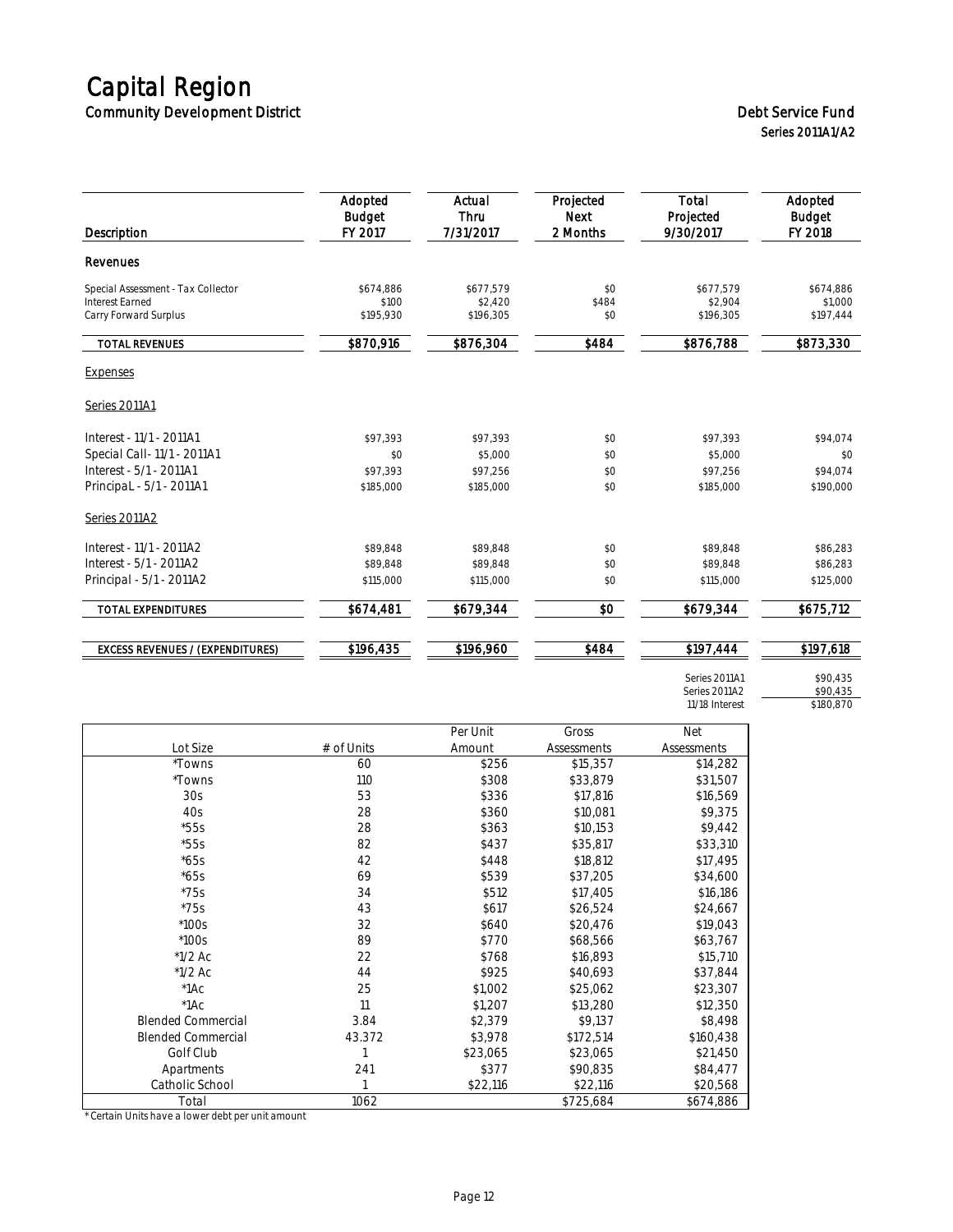#### *Community Development District Debt Amortization Series 2011A-1 Capital Improvement Revenue Bonds A1 Term Bonds Due 5/1/2031*

| Date     | Principal      | Interest       | <b>Principal Balance</b> | Calendar Year  |
|----------|----------------|----------------|--------------------------|----------------|
| 05/01/17 | \$185,000.00   | \$97,255.50    | \$3,670,000.00           |                |
| 11/01/17 | \$0.00         | \$94.073.50    | \$3,670,000,00           | \$376,329.00   |
| 05/01/18 | \$190,000.00   | \$94,073.50    | \$3,480,000.00           |                |
| 11/01/18 | \$0.00         | \$90,435.00    | \$3,480,000.00           | \$374,508.50   |
| 05/01/19 | \$200,000.00   | \$90,435.00    | \$3,280,000.00           |                |
| 11/01/19 | \$0.00         | \$86,275.00    | \$3,280,000.00           | \$376,710.00   |
| 05/01/20 | \$205,000.00   | \$86,275.00    | \$3,075,000.00           |                |
| 11/01/20 | \$0.00         | \$81,754.75    | \$3,075,000.00           | \$373,029.75   |
| 05/01/21 | \$215,000.00   | \$81,754.75    | \$2,860,000.00           |                |
| 11/01/21 | \$0.00         | \$76,831.25    | \$2,860,000.00           | \$373,586.00   |
| 05/01/22 | \$225,000.00   | \$76,831.25    | \$2,635,000.00           |                |
| 11/01/22 | \$0.00         | \$71,600.00    | \$2,635,000.00           | \$373.431.25   |
| 05/01/23 | \$230,000.00   | \$71,600.00    | \$2,405,000.00           |                |
| 11/01/23 | \$0.00         | \$66,137.50    | \$2,405,000.00           | \$367,737.50   |
| 05/01/24 | \$240,000.00   | \$66,137.50    | \$2,165,000.00           |                |
| 11/01/24 | \$0.00         | \$59,537.50    | \$2,165,000.00           | \$365,675.00   |
| 05/01/25 | \$260,000.00   | \$59,537.50    | \$1,905,000.00           |                |
| 11/01/25 | \$0.00         | \$52,387.50    | \$1,905,000.00           | \$371,925.00   |
| 05/01/26 | \$275,000.00   | \$52,387.50    | \$1,630,000.00           |                |
| 11/01/26 | \$0.00         | \$44,825.00    | \$1,630,000.00           | \$372,212.50   |
| 05/01/27 | \$290,000.00   | \$44,825.00    | \$1,340,000.00           |                |
| 11/01/27 | \$0.00         | \$36,850.00    | \$1,340,000.00           | \$371,675.00   |
| 05/01/28 | \$305,000.00   | \$36,850.00    | \$1,035,000.00           |                |
| 11/01/28 | \$0.00         | \$28,462.50    | \$1,035,000.00           | \$370,312.50   |
| 05/01/29 | \$325,000.00   | \$28,462.50    | \$710,000.00             |                |
| 11/01/29 | \$0.00         | \$19,525.00    | \$710,000.00             | \$372,987.50   |
| 05/01/30 | \$345,000.00   | \$19,525.00    | \$365,000.00             |                |
| 11/01/30 | \$0.00         | \$10,037.50    | \$365,000.00             | \$374,562.50   |
| 05/01/31 | \$365,000.00   | \$10,037.50    | \$0.00                   | \$375,037.50   |
| totals   | \$3,855,000.00 | \$1,734,719.50 |                          | \$5,589,719.50 |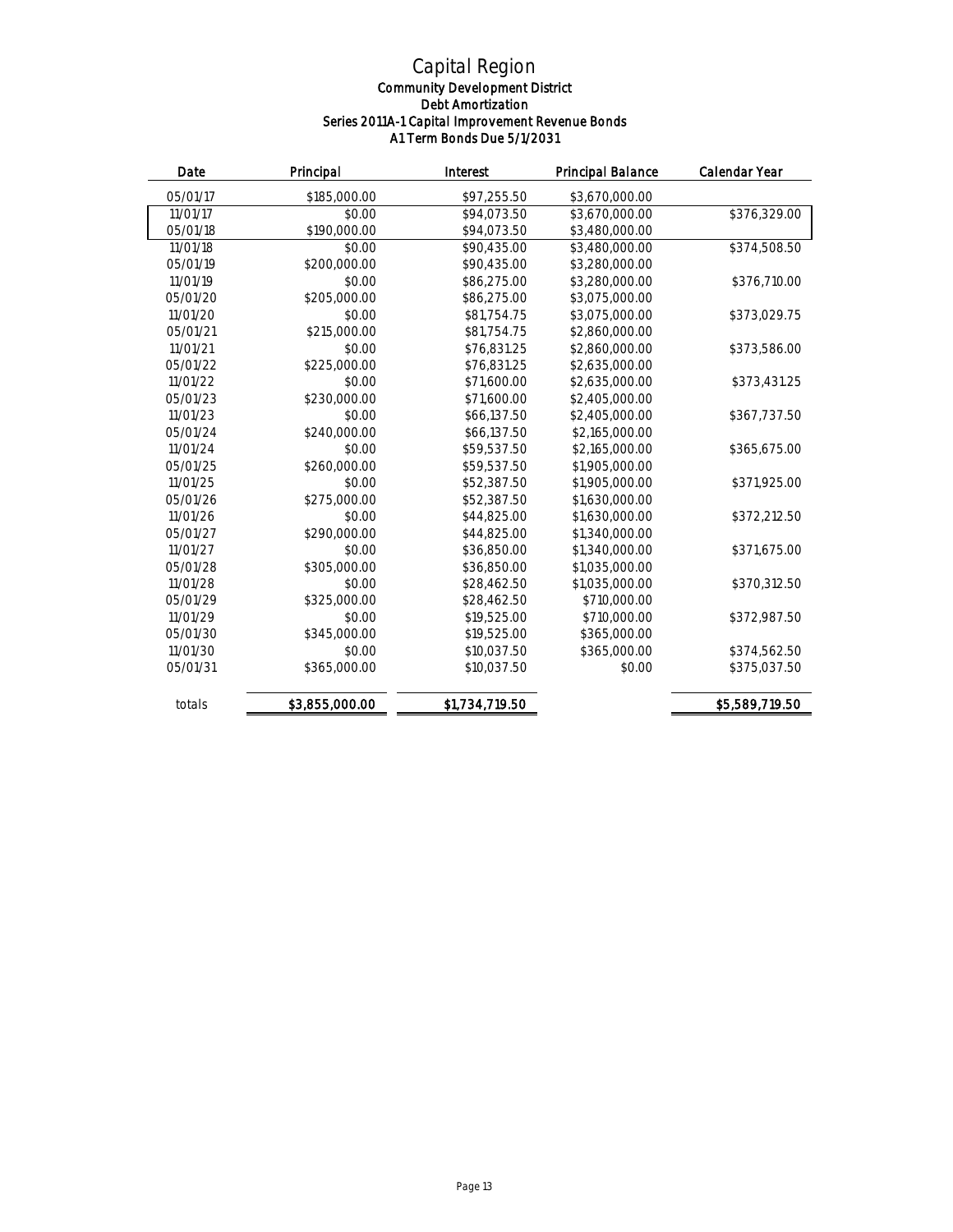#### *Community Development District Debt Amortization Series 2011A-2 Capital Improvement Revenue Bonds A2 Term Bonds Due 5/1/2031*

| Date     | Principal   | Interest       | Principal Balance | Calendar Year  |
|----------|-------------|----------------|-------------------|----------------|
| 11/01/16 | \$0         | \$89,847.50    | \$2,795,000.00    | \$89,847.50    |
| 05/01/17 | \$115,000   | \$89,847.50    | \$2,680,000.00    |                |
| 11/01/17 | \$0         | \$86,282.50    | \$2,680,000,00    | \$291,130.00   |
| 05/01/18 | \$125,000   | \$86,282.50    | \$2,555,000.00    |                |
| 11/01/18 | \$0         | \$82,407.50    | \$2,555,000.00    | \$293.690.00   |
| 05/01/19 | \$130,000   | \$82,407.50    | \$2,425,000.00    |                |
| 11/01/19 | \$0         | \$78,377.50    | \$2,425,000.00    | \$290,785.00   |
| 05/01/20 | \$140,000   | \$78,377.50    | \$2,285,000.00    |                |
| 11/01/20 | \$0         | \$74,037.50    | \$2,285,000.00    | \$292,415.00   |
| 05/01/21 | \$150,000   | \$74,037.50    | \$2,135,000.00    |                |
| 11/01/21 | \$0         | \$69,387.50    | \$2,135,000.00    | \$293,425.00   |
| 05/01/22 | \$155,000   | \$69,387.50    | \$1,980,000.00    |                |
| 11/01/22 | \$0         | \$64,350.00    | \$1,980,000.00    | \$288,737.50   |
| 05/01/23 | \$165,000   | \$64,350.00    | \$1,815,000.00    |                |
| 11/01/23 | \$0         | \$58,987.50    | \$1,815,000.00    | \$288,337.50   |
| 05/01/24 | \$180,000   | \$58,987.50    | \$1,635,000.00    |                |
| 11/01/24 | \$0         | \$53,137.50    | \$1,635,000.00    | \$292,125.00   |
| 05/01/25 | \$190,000   | \$53,137.50    | \$1,445,000.00    |                |
| 11/01/25 | \$0         | \$46,962.50    | \$1,445,000.00    | \$290,100.00   |
| 05/01/26 | \$205,000   | \$46,962.50    | \$1,240,000.00    |                |
| 11/01/26 | $$^{o}$     | \$40,300.00    | \$1,240,000.00    | \$292,262.50   |
| 05/01/27 | \$220,000   | \$40,300.00    | \$1,020,000.00    |                |
| 11/01/27 | \$0         | \$33,312.50    | \$1,020,000,00    | \$293,612.50   |
| 05/01/28 | \$230,000   | \$33,312.50    | \$790,000.00      |                |
| 11/01/28 | \$0         | \$25,837.50    | \$790,000.00      | \$289,150.00   |
| 05/01/29 | \$250,000   | \$25,837.50    | \$540,000.00      |                |
| 11/01/29 | \$0         | \$17,712.50    | \$540,000.00      | \$293,550.00   |
| 05/01/30 | \$265,000   | \$17,712.50    | \$275,000.00      |                |
| 11/01/30 | \$0         | \$9,100.00     | \$275,000.00      | \$291,812.50   |
| 05/01/31 | \$275,000   | \$9,100.00     | \$0.00            | \$284,100.00   |
| totals   | \$2,795,000 | \$1,660,080.00 |                   | \$4,455,080.00 |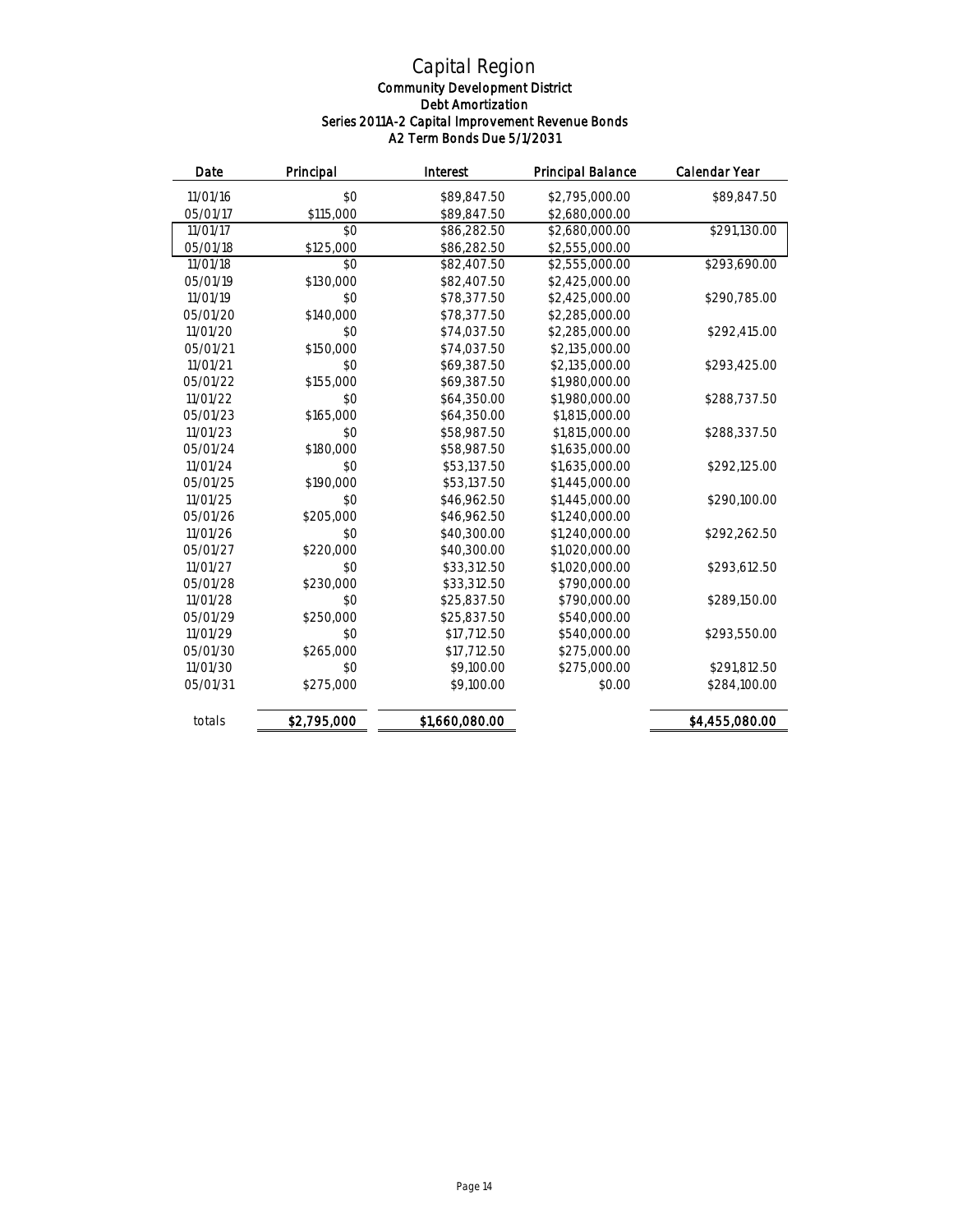### *Capital Region Community Development District Debt Service Fund*

| Description                                                                    | Adopted<br>Budget<br>FY 2017        | Actual<br>Thru<br>7/31/2017         | Projected<br>Next<br>2 Months | Total<br>Projected<br>9/30/2017     | Adopted<br>Budget<br>FY 2018        |
|--------------------------------------------------------------------------------|-------------------------------------|-------------------------------------|-------------------------------|-------------------------------------|-------------------------------------|
| Revenues                                                                       |                                     |                                     |                               |                                     |                                     |
| Special Assessment - Tax Collector<br>Interest Income<br>Carry Forward Surplus | \$862,173<br>\$0<br>\$319,135       | \$866,443<br>\$3.780<br>\$319,233   | \$0<br>\$500<br>\$0           | \$866,443<br>\$4,280<br>\$319,233   | \$862,173<br>\$0<br>\$326,189       |
| <b>TOTAL REVENUES</b>                                                          | \$1,181,308                         | \$1,189,456                         | \$500                         | \$1,189,956                         | \$1,188,361                         |
| Expenditures                                                                   |                                     |                                     |                               |                                     |                                     |
| Interest - 11/1<br>Interest - 5/1<br>Principal - 5/1                           | \$236,884<br>\$236.884<br>\$390.000 | \$236,884<br>\$236.884<br>\$390,000 | \$0<br>\$0<br>\$0             | \$236,884<br>\$236.884<br>\$390,000 | \$230,839<br>\$230.839<br>\$405,000 |
| <b>TOTAL EXPENDITURES</b>                                                      | \$863,768                           | \$863,768                           | \$0                           | \$863,768                           | \$866,678                           |
| <b>EXCESS REVENUES / (EXPENDITURES)</b>                                        | \$317,540                           | \$325,689                           | \$500                         | \$326,189                           | \$321,684                           |

*Series 2013A \$223,549*

*11/18 Interest*

|                           |            | Per Unit | Gross       | Net         |
|---------------------------|------------|----------|-------------|-------------|
| Lot Size                  | # of Units | Amount   | Assessments | Assessments |
| Apartments                | 486        | \$359    | \$174.421   | \$162,211   |
| *Towns                    | 82         | \$327    | \$26,828    | \$24,950    |
| 40s                       | 153        | \$382    | \$58.516    | \$54,420    |
| $*55s$                    | 107        | \$464    | \$49.650    | \$46.175    |
| $*65s$                    | 127        | \$573    | \$72.743    | \$67,651    |
| $*75s$                    | 56         | \$655    | \$36.694    | \$34.125    |
| 85s                       | 77         | \$710    | \$54.642    | \$50,817    |
| $*100s$                   | 40         | \$818    | \$32.736    | \$30,444    |
| $*1/2$ Ac                 | 73         | \$982    | \$71,717    | \$66,697    |
| $^*1AC$                   | 3          | \$1,282  | \$3.847     | \$3,578     |
| Epoch Apls (Acres)        |            | \$3,806  | \$5,386     | \$5,009     |
| <b>Blended Commercial</b> | 113        | \$6.321  | \$339,888   | \$316,095   |
| Total                     | 1318       |          | \$927.067   | \$862.173   |

*\* Certain Units have a lower debt per unit amount*